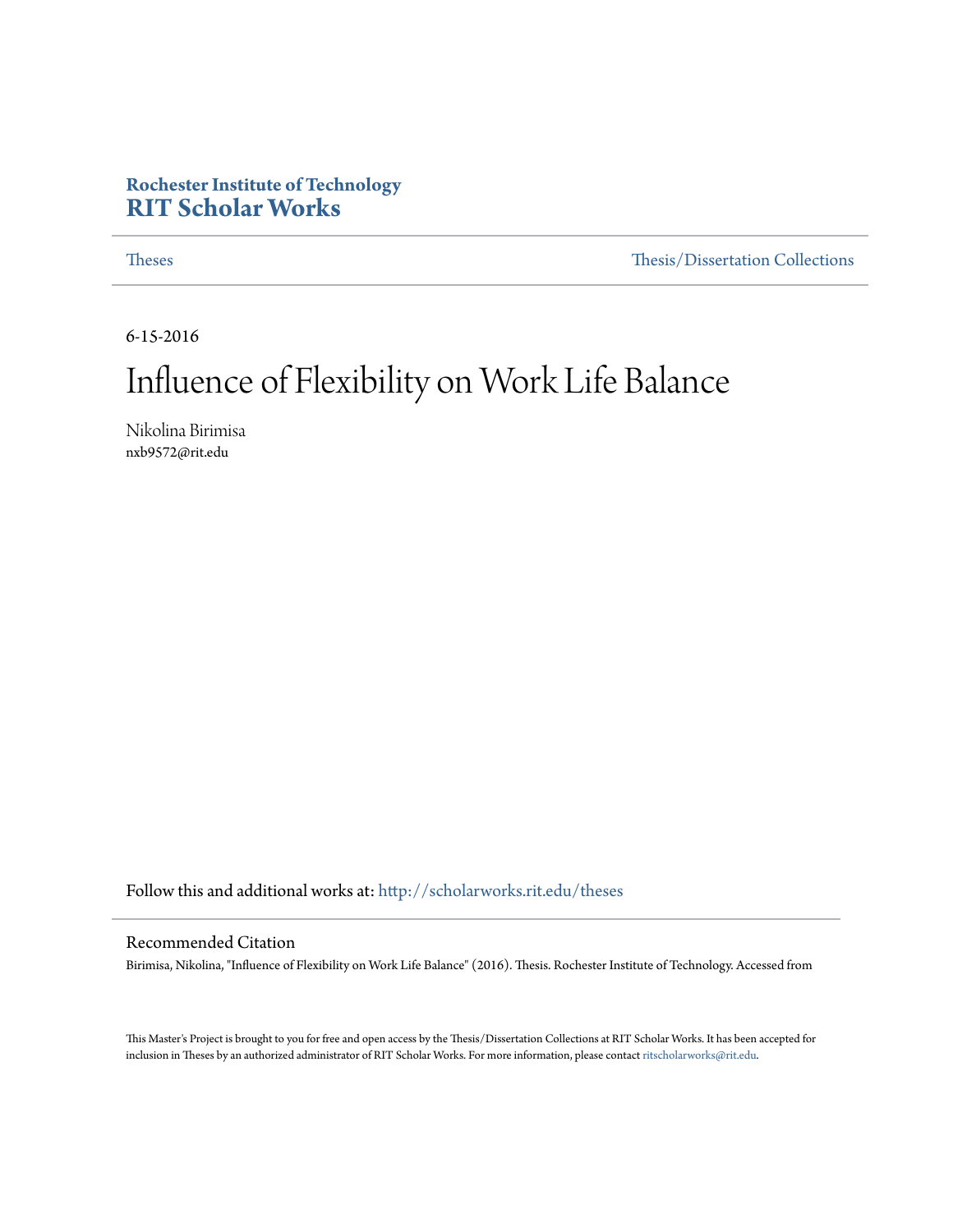# $R \cdot I \cdot T$

## **Influence of Flexibility on Work Life Balance**

By

Nikolina Birimisa

A Capstone Project Submitted in Partial Fulfillment of the Requirements for the Degree of Master of Science in Service Leadership and Innovation

> Department of Service Systems College of Applied Science and Technology

Rochester Institute of Technology-Croatia Zagreb, Croatia June 15, 2016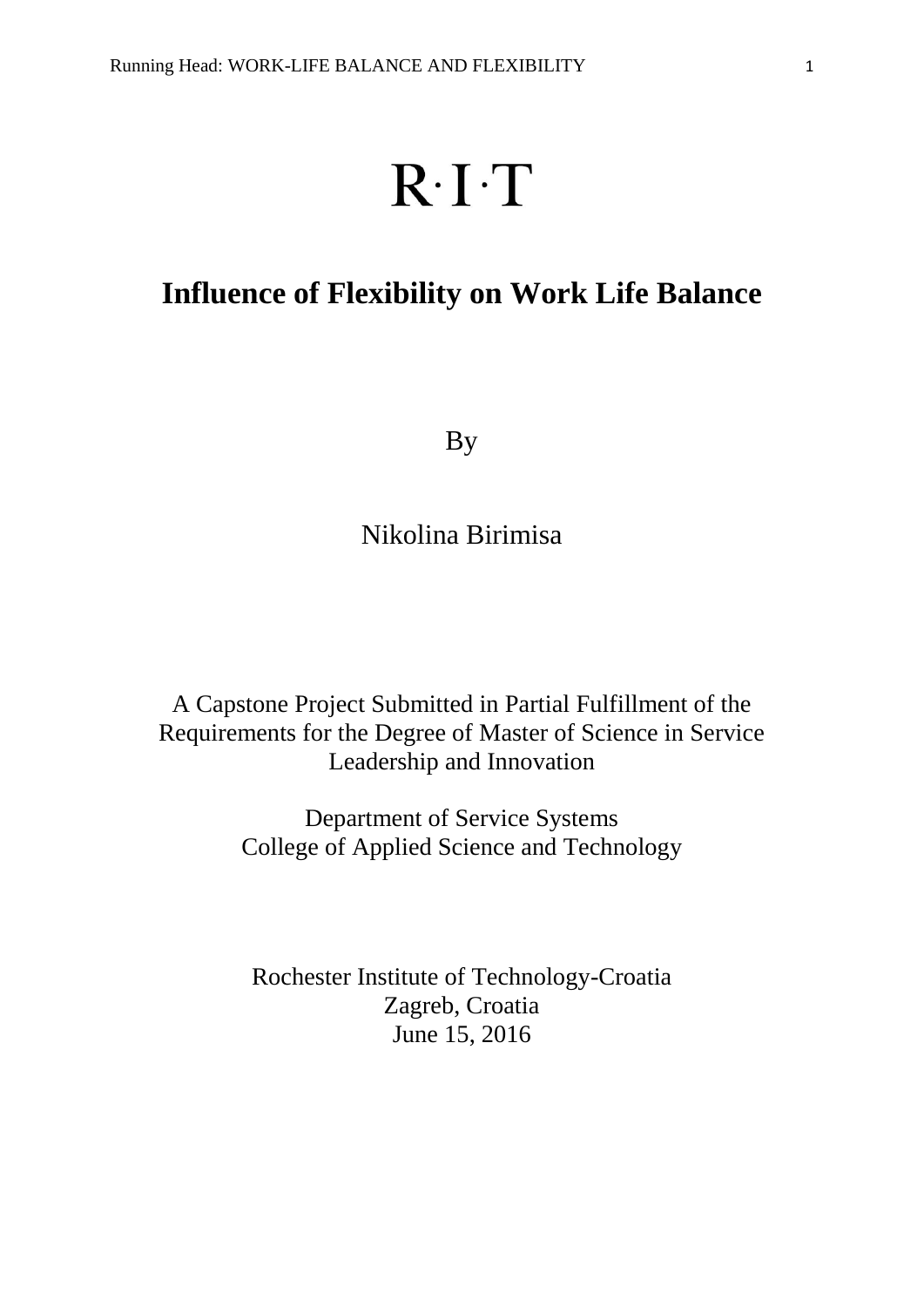**Committee Approval:**

Jennifer Matic Date

Capstone Advisor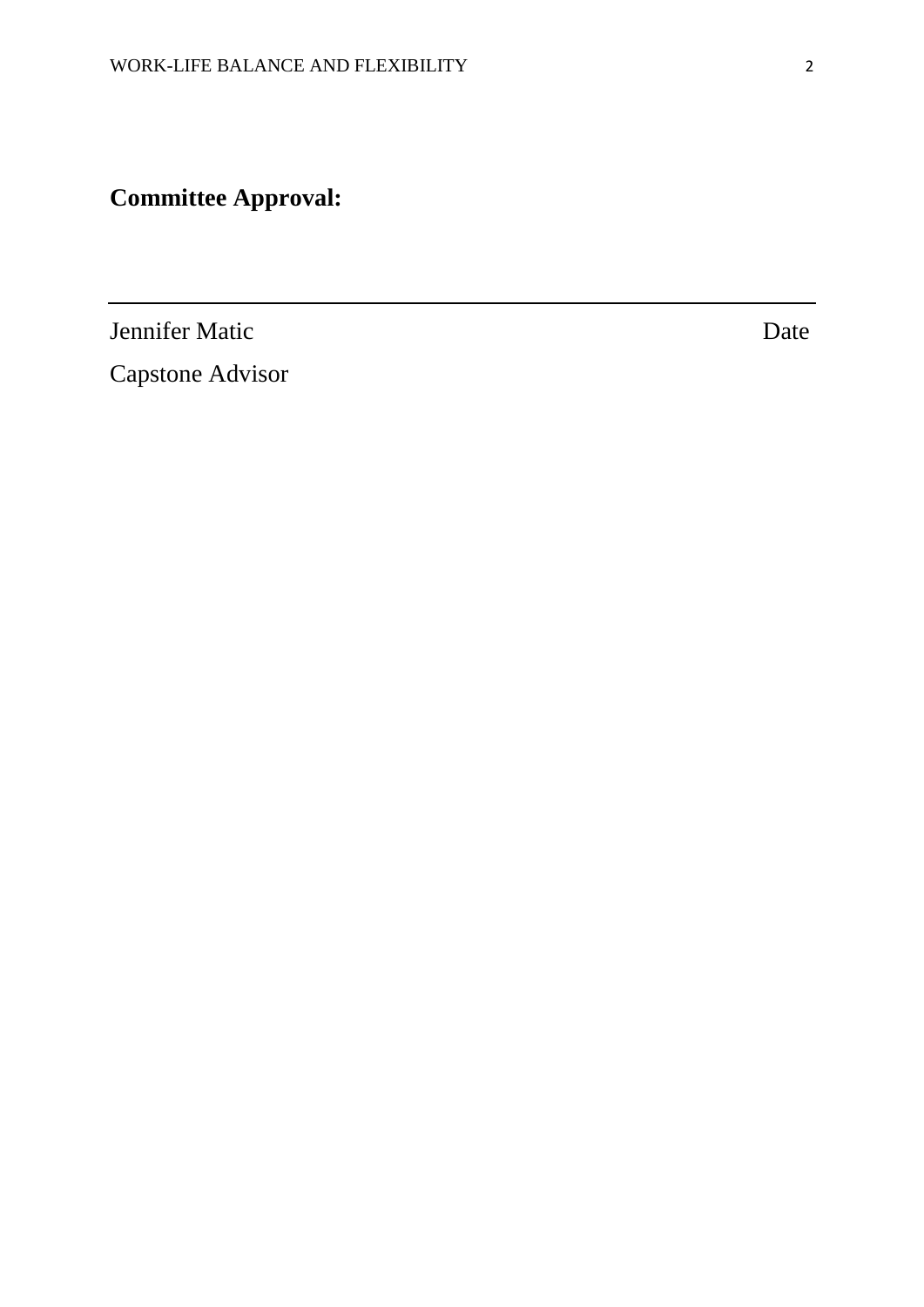#### Abstract

Generation Y is entering into workforce and one of their needs in workplace is work life balance (Schulte, 2015). If employers want to retain them, they need to recognize it (Ingham, 2015). Different studies show, that flexibility has strong correlation with work life balance (Clark, 2000). Furthermore, literature review indicated that there is no sufficient data about Generation Y in Croatia. These indications showed the need for further research.

The purpose of this quantitative, survey method, study was to test whether work place flexibility, including factors of job content, time schedule and location, positively influences work life balance for Generation Y in Croatia. The primary research analyzes whether Generation Y in Croatia has work life balance and flexibility and whether correlation between the two exists. Sample (n=205) completed an online survey and results show that there is significant positive correlation between flexibility and work life balance for Generation Y in Croatia, r (205) = 0,36, p<.001. Furthermore, the result show, due to lack of flexibility, Generation Y in Croatia is not achieving work life balance. This is essential information and prerequisite for future organizations, if they desire to retain Generation Y in their workplace. In addition it is valuable to employers in Croatia to build their future employer brands and prepare their organizations for Generation Y.

*Keywords:* generation Y, work life balance, flexibility, Croatia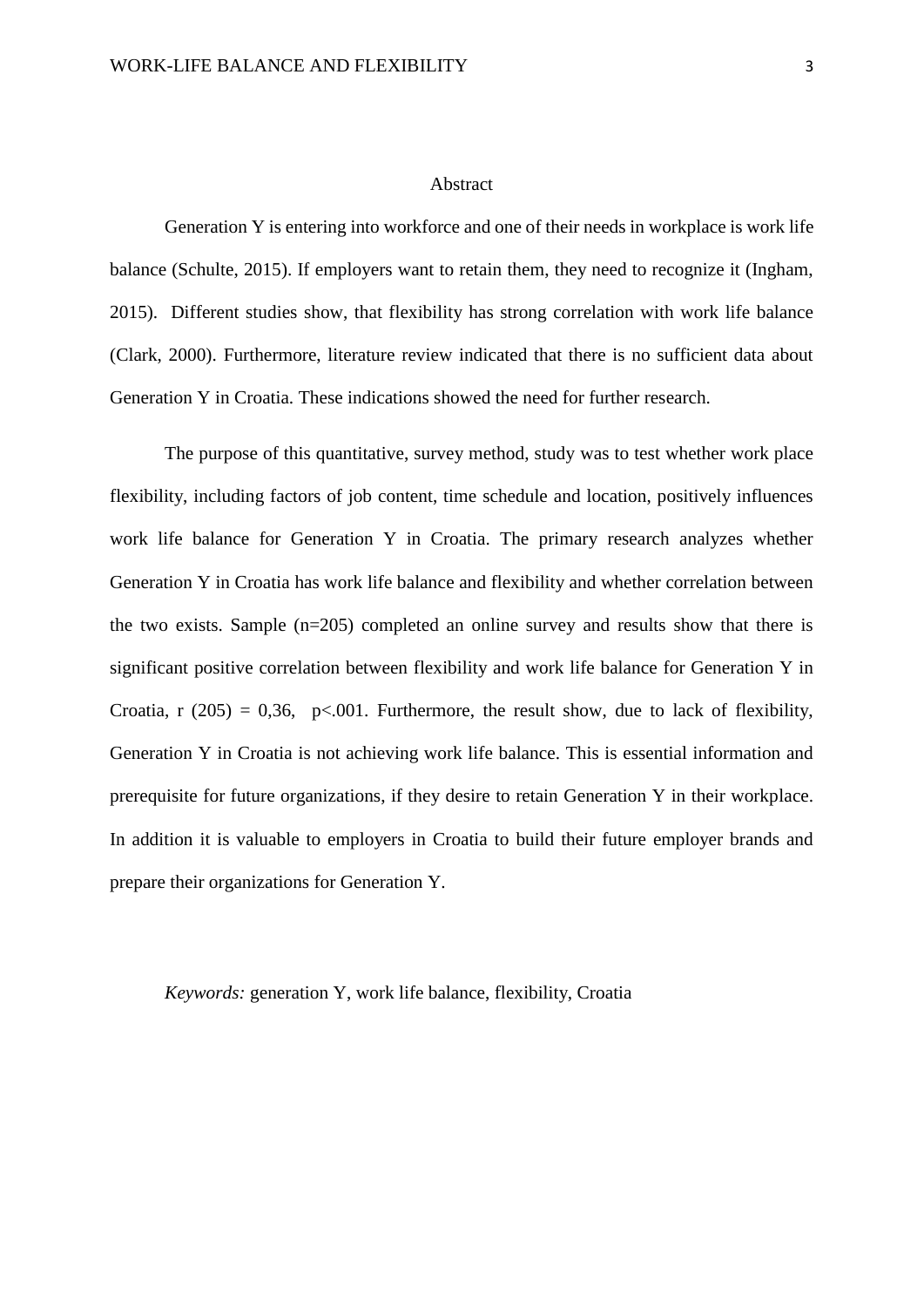### Table of Contents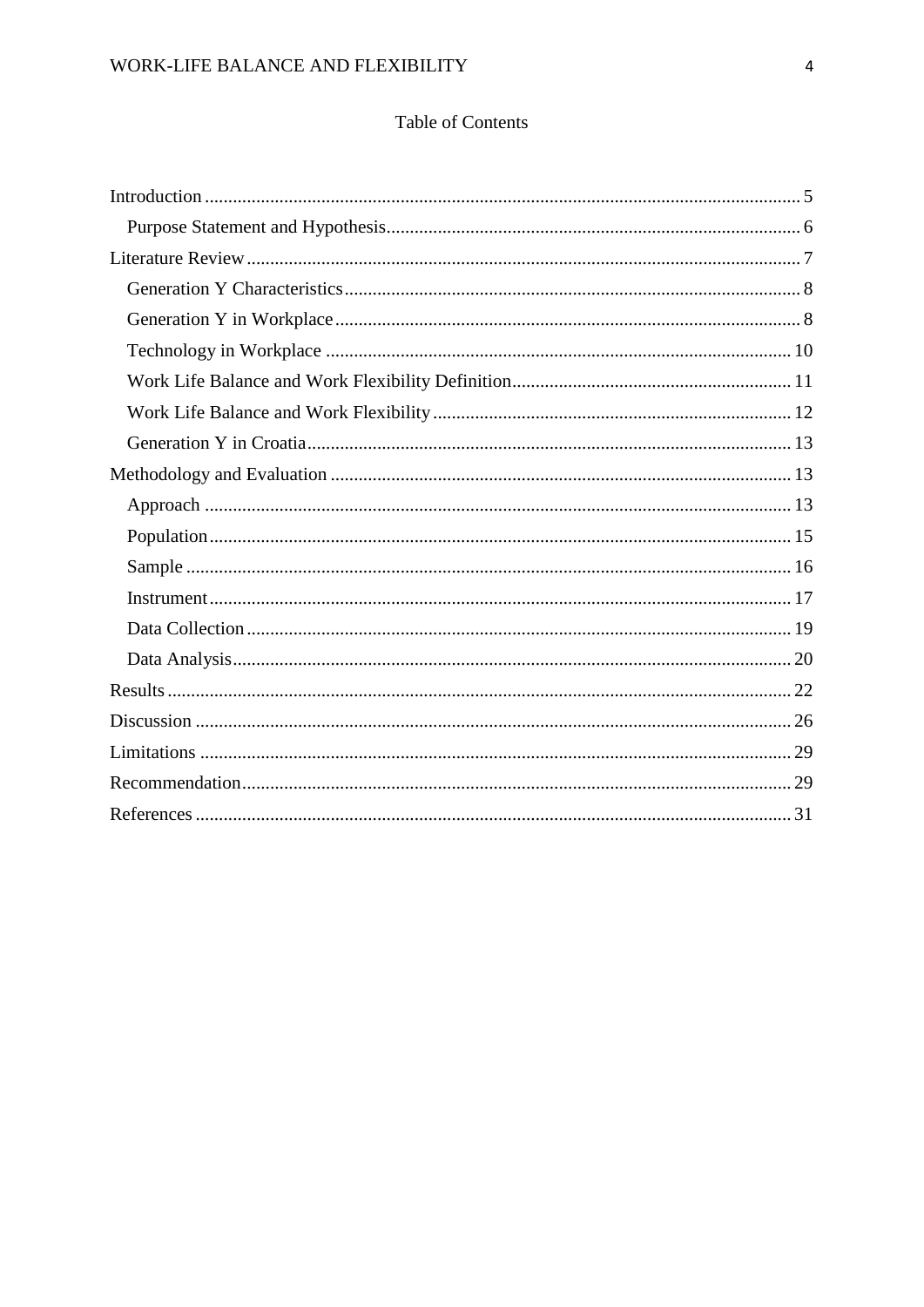#### Introduction

<span id="page-5-0"></span>Today there are two hard trends, which one has to be aware off to be able to predict how the future of work will look like (Burrus, 2011). The first trend is the fast development of technology. If one reflects on personal experience, there are many examples that show how progressive this trend is. For example, in my childhood, the main way children listened to music was at one point by using a Walkman. Today, when I ask my niece if she knows what a Walkman is, her reply is no. The purpose of this example is to show that technology is changing so quick, that it does not even stay in the market long enough for one generation, in this case Generation Y, to recall it. Today, smart phones are the source of music. Smart phones are not only used for entertainment such as music listening and gaming, but are used for business as well. Smart phones are becoming as essential for each businessperson as pen and paper were before. Not only business people are affected by this hard trend but students as well. More and more, education systems are implementing technology, so now you can find classes that are delivered by using IPad or grades that can be viewed in smart phone applications. All these are examples that prove the importance of technology advancement in our everyday life.

The other hard trend that one has to be aware off is Generation Y becoming a larger portion in the total workforce. Generation Y is the future workforce and therefore the way of working and communication will consequently change. Generation Y, depending on the interpretation of different sources, is in a need for work flexibility, work life balance and constant change. Employers who want to retain the workforce of Generation Y, already today, must start thinking of differentiating benefits and retention plans for the future workforce.

This research will focus on Generation Y in Croatia. Reason for this is a need for additional data about Croatian Generation Y and availability of the data to the researcher. Currently if a company, future employer needs data about Generation Y it has to use it form the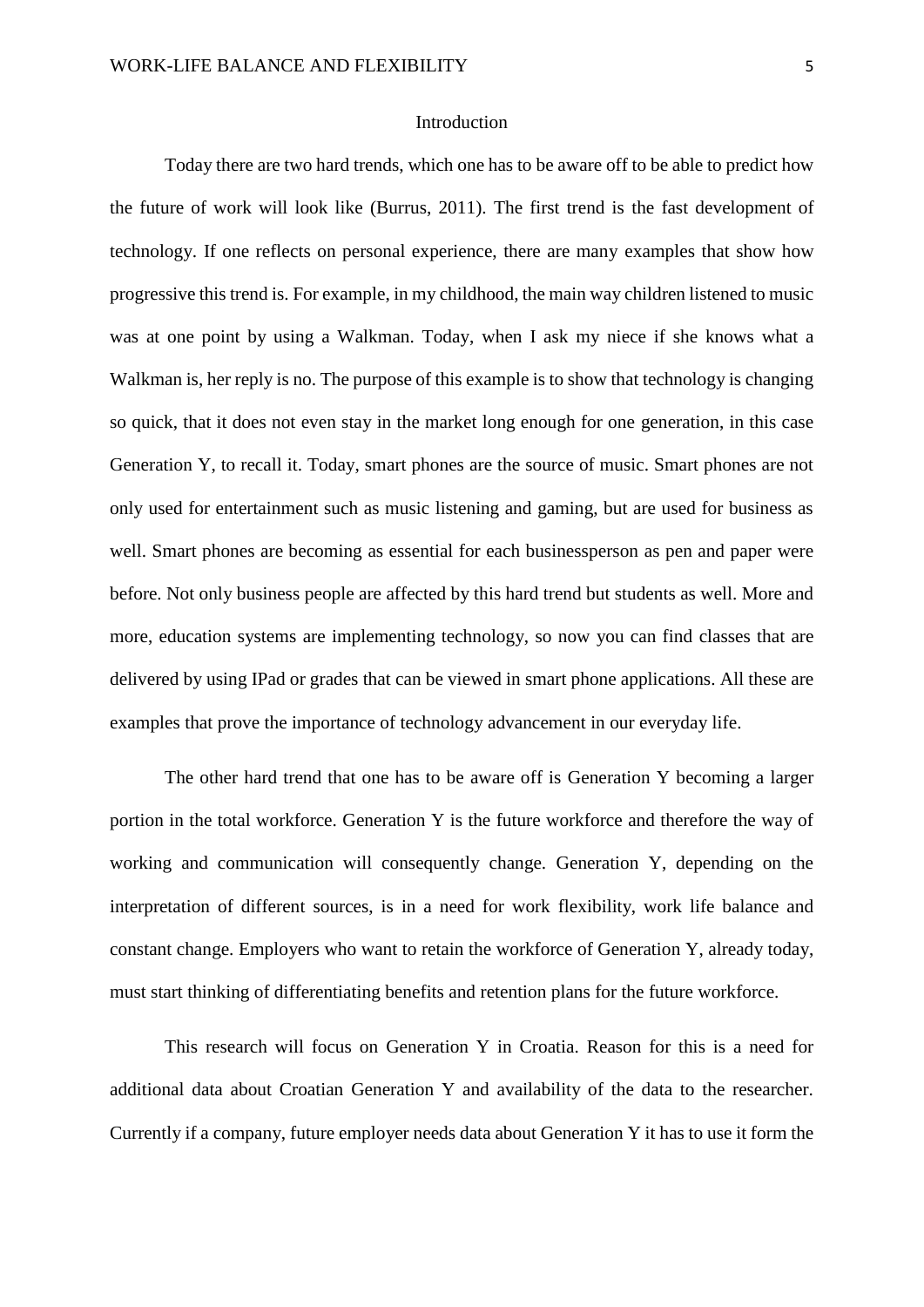global surveys as there is no local research data available about work flexibility and work-life balance.

<span id="page-6-0"></span>Purpose Statement and Hypothesis

This research will take a deeper look into two characteristics of Generation Y: the importance of work flexibility and work life balance. Generation Y has an increased need for work flexibility that can be achieved with the smart technology. For example, it increases availability and decreases the need for one work location. Generation Y has an increased need for work-life balance which the usage of smart technology is not contributing too (Donnelly, n.a). On the other hand, one could argue that smart technology is contributing to better worklife balance. For example, during business trips technology helps parents to communicate with their children through Skype, FaceTime etc. Millennial believe that smart technology plays important part in both work flexibility and work-life balance (Schulte, 2015).

The purpose of this survey study is to analyze correlation between work flexibility and work life balance as main work characteristics of Generation Y in Croatia. Usage of smart phones affects both work flexibility and work-life balance therefore is important factor of this study (Nam, 2013).

*Hypothesis 1: Work flexibility positively influences work life balance for Generation Y in Croatia.*

Importance of this paper lies with the fact that employers need to predict future workforce and their needs in order to stay competitive on the market. Today, the world is slowly getting away from the last economic crisis. From the firsthand experience, being part of the human resources industry in Croatia, it is now more and more obvious that migration of people between companies is increasing and in the future will increase even more. Survey study done by PricewaterhouseCoopers International Limited in 2013 show results that career progression is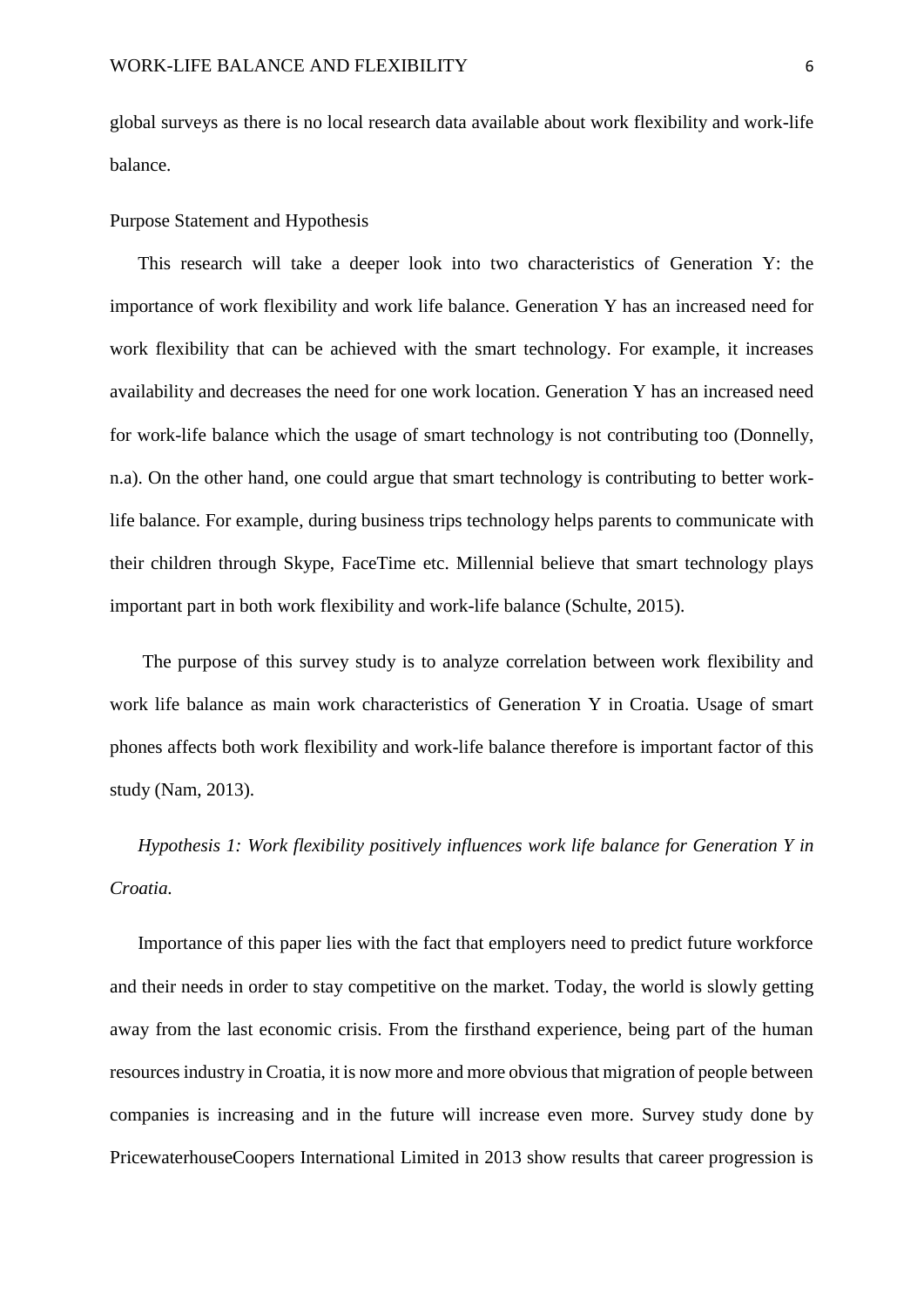top priority for Generation Y. Furthermore, the survey also shows that Generation Y values employer brand that determines their employer choice and change.

In the near future, each employer will have to develop an employer brand and maintain it. The customer's, in this case, employee's characteristics and needs have to be identified. Two important factors that describe the future employee are work flexibility and work-life balance. The results, of this research will give benefit to companies in Croatia about correlation between work flexibility and work life balance to the new workforce generation. The results can be used to determine work hours, workplace, etc. Moreover, companies can use these results to better attract Generation Y and to become employer of their choice.

#### Literature Review

<span id="page-7-0"></span>This literature review focuses on a specific population - Generation Y. Characteristics, which are significant for this group, are explored in relation to the workplace environment. The importance of this lies in the literature, which shows how Generation Y is becoming an important part of the future workforce (Nambiyar, 2014). Furthermore, technology development increasingly influences workplace. This influence affects work flexibility thus work life balance. Technology now makes us reachable everywhere. Therefore, some work related tasks can be carried out while not being in the office.

Literature review indicates that work – life balance as a need could disappear with the workforce (Ashgar, 2014). Generation Y's need for work flexibility is integrating both work and life and could make the boundary between work and life disappear (Masunaga, 2015). Work life balance is moving towards work life integration where people are crossing from one side to another constantly. For example, a smart phone is used one minute for business conference and the other to send a message to children. Other example is work time flexibility that is also giving the opportunity to manage better work and life. There are strong examples of correlation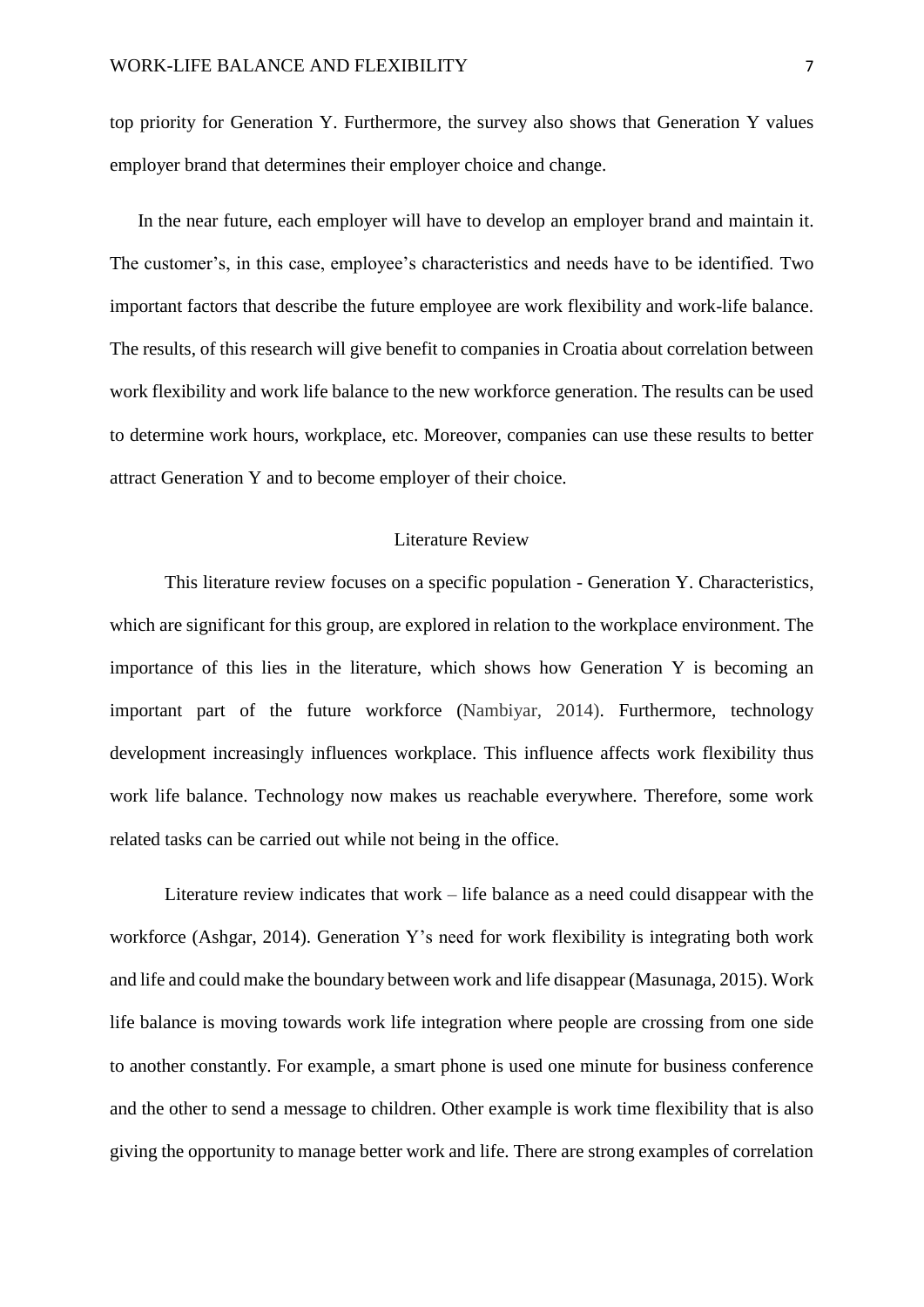between work flexibility and work life balance (Clark, 2000). Literature shows a need for research in regards to this correlation and Generation Y. Will the concept of work-life balance disappear with the new workforce due to the flexibility need increase?

#### <span id="page-8-0"></span>Generation Y Characteristics

Literature defines age range of Generation Y or Millennial differently. Ranges found in literature can vary from end of 1970s to 2000s. Now there is no, universally defined period, which defines Generation Y. According to dictionaries, Oxford and Merriam-Webster, Generation Y is a group of people who are born in 1980's and early 1990's. Therefore, in this research, to achieve consistency, when referring to Generation Y only this range will be taken in consideration.

Today, in year 2016, Generation Y is between age of 20 and 35. This generation is becoming a bigger portion of workforce (Nambiyar, 2014). There are different characteristics, which are describing Generation Y. They, as the literature emphasizes, "want it all and want it now" (Erickson, Alsop, Nicholson & Miller, 2009). Among other, the characteristic, which vastly differentiates them from Generation X, which is preceding them, are the preferences in workplace (Burk, Olsen & Messerli, 2011). Preferences in workplace are specific for this generation. PricewaterhouseCoopers International Limited survey from 2013 shows that Generation Y is techno generation who emphasizes importance of work life balance, development and career progression.

#### <span id="page-8-1"></span>Generation Y in Workplace

As the demographic trend is progressing, corporations have to adapt to the new age workforce as well. The companies are now focusing more on exploring and analyzing this group of people and their career expectations in order to retain them in workplace longer (Ng, Schweitzer & Lyons, 2010). Retention is crucial and only by understanding the needs of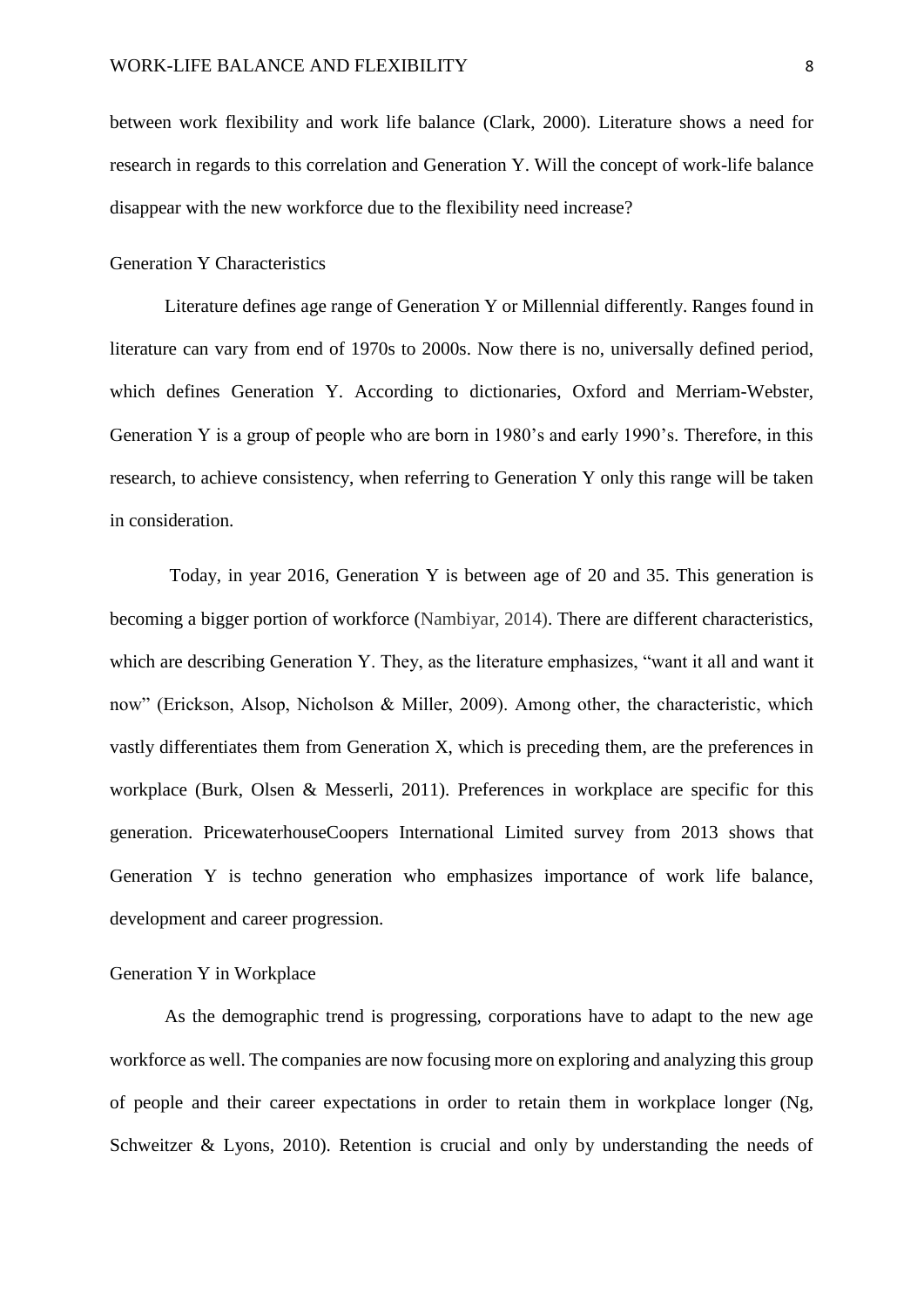Generation Y the companies are able to keep the talent and prevent talent shortage (Ingham, 2015). Today researchers in different areas of study have managed to clearly, define the needs of Generation Y. This information makes it easier for companies to manage the expectations and needs of their employees. In addition to this, companies can learn from Generation Y how to cope with the technology and world changes as well, as Tammy Erickson says (2008).

Generation Y in the workplace is looking for interaction and inclusion (Erickson et. al, 2009). They are in a need of constant opportunities and challenges (Eisner, 2005). Following factors are important for Generation Y in the workplace: competitive compensation, career advancement and fulfilling experiences (Ng et. al, 2010). The characteristics describing Generation Y are similar to the world we are living in now, quick and flexible. The main characteristics of Generation Y have been identified in detail through different surveys that show their importance to future workforce (Bannon et al., 2011). Surveys that globally introduced main characteristics of Generation Y are (Bannon et al., 2011):

- Pew Research Center, "Millennials: Confident. Connected. Open to Change," February 2010
- PricewaterhouseCoopers (PwC), "Managing the Millennials: HR Survey of Recent Graduates," September 2008
- KMPG, "Beyond the Baby Boomers: the Rise of Generation Y," 2007 Johnson Controls, "Generation Y and the Workplace: Annual Report 2010"
- Deloitte, "Generation Y: Powerhouse of the Global Economy," 2008

Generation Y is living in the time of constant technological advancement and they are using technology along the way in their workplace (Cruz, 2007). Erickson's (2009) subtitle is perfectly describing Generation Y and their main distinction from other generations. The subtitle is "How I learned to love millennials (and stop worrying about what they were doing with their iPhones)" (Erickson et al, 2009). Smart technology is part of our everyday lives.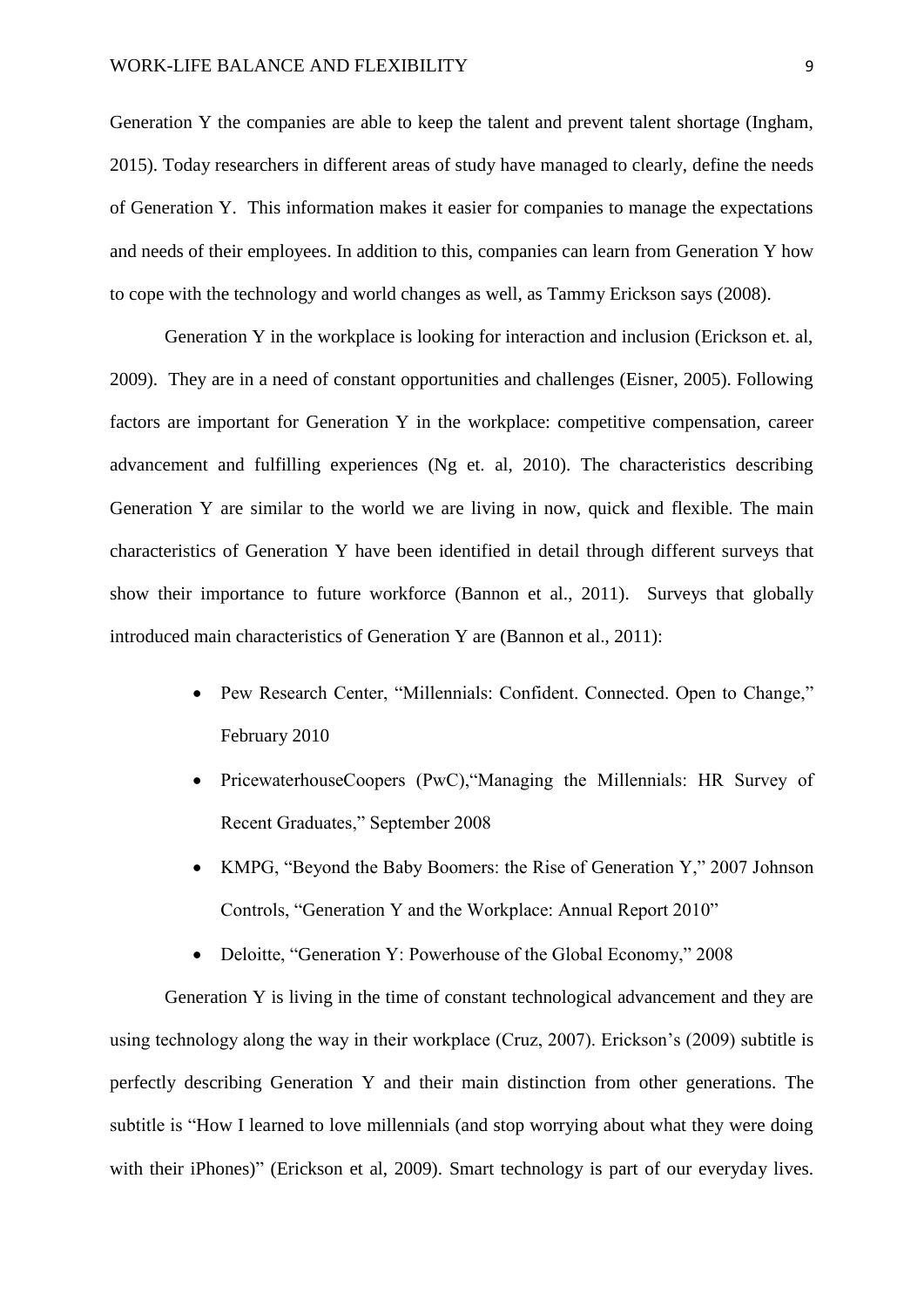Generation Y is the only group in current workforce which, when using new technology for the first time in their life, has no challenges (Cruz, 2007) while within other groups one will most likely encounter a resistor or slow learner. Smart technology plays an important part in everyday life of Generation Y.

A study done by Liu, Pasman, Taal-Fokker and Stappers (2013) shows that Generation Y communicates better in a more flexible environment where instant, expressive, playful, collaborative and responsive communication tools are used. Furthermore, according to that research, quality of interaction with the sample was higher at home then at work. Participants were asked to place the activity cards to express level of interaction quality. The activities were ones which technology is providing us with, such as gaming. It can be concluded that using technology, which is flexible, increases the quality of interaction (Liu et. al, 2013). This suggests that usage of smart technology will become the main tool in business and workplace for Generation Y if companies want to achieve better interaction among employees.

#### <span id="page-10-0"></span>Technology in Workplace

Computers are the main representatives when thinking about technology at workplace. Laptops were the main tool for work in the beginning but now smart technology is letting us do almost everything from our phone. Many employees today have work e-mails on their phones. This option compliments the Generation Y's core value, which is a need for flexibility (Taylor, 2013).

Although this opportunity gives flexibility, using smart phones increases stress and pressure at work (Bittman, Brown, & Wajcman, 2009). A grounded theory study of the relationship between e-mail and burnout by Camargo (2008) is trying to increase awareness of the burning issue where over usage of emails causes burnout of employees.

There are evidence that high usage of smartphones are connected with stress and pressure however there are also researches which are connecting this with the concept of work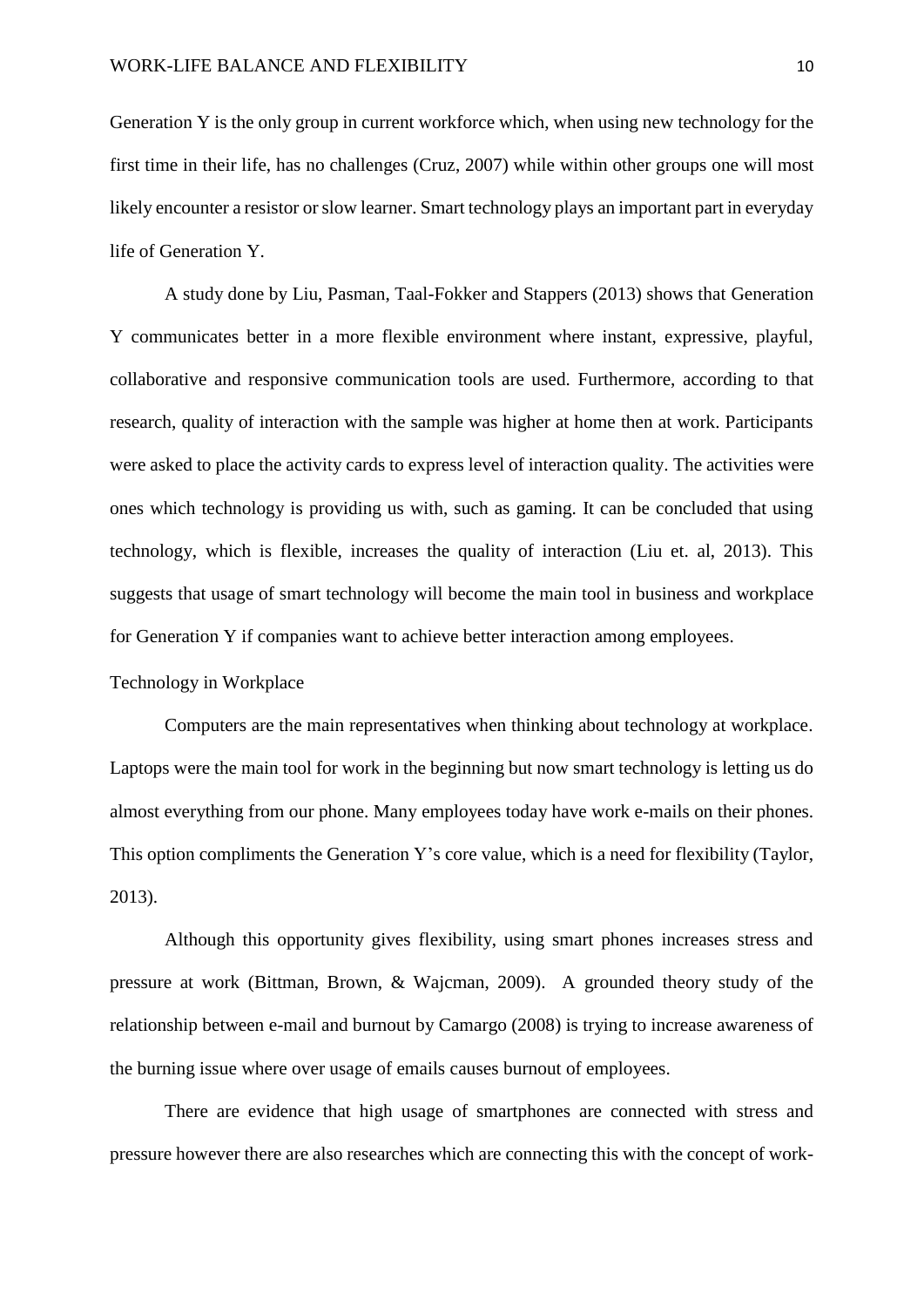life balance. Using smart phones could potentially increase satisfaction with work – life balance is one of theories (Boswell & Olson-Buchanan, 2007). Study done by Yun, Kettinger, and Lee (2012) however, shows that the usage of smart technology increases workload and therefore has negative impact on work life balance. Literature about this topic gives different opinions. Reason for this is that target population is not defined or different target populations are compared. There is no clear conclusion based on literature review whether smart-phones have negative or positive effect on work-life balance. As mentioned previously, smart phones are making boundary between work and life disappear.

Study done by Taewoo Nam (2013) defines three variables that are determining the effect on work life balance: job stress, job satisfaction and workload. This study as well is arguing that technology is influencing dimension of flexibility. Conclusion of Nam's (2013) research is that technology and the way we use it influences work life balance both positively and negatively.

Smart phone technology affects both work flexibility and work life balance level of satisfaction. It gives the opportunity for the work hours 9 to 5 to disappear but it then potentially compromises the work – life balance level of satisfaction. However, the correlation between two, according to the literature, exists (Hill et al., 2001).

#### <span id="page-11-0"></span>Work Life Balance and Work Flexibility Definition

Work life balance is defined differently by various sources and finding a proper definition is difficult as is it individual for each person (Bird, n.d). The definition by Business Dictionary (n.d) is: "A comfortable state of [equilibrium](http://www.businessdictionary.com/definition/equilibrium.html) achieved between an [employee's](http://www.businessdictionary.com/definition/employee.html) [primary](http://www.businessdictionary.com/definition/primary.html) [priorities](http://www.businessdictionary.com/definition/priority.html) of their [employment](http://www.businessdictionary.com/definition/employment.html) [position](http://www.businessdictionary.com/definition/position.html) and their private [lifestyle"](http://www.businessdictionary.com/definition/lifestyle.html), while Cambridge dictionary (n.d) is defining it as: "the amount of time you spend doing your job compared with the amount of time you spend with your family and doing things you enjoy". This paper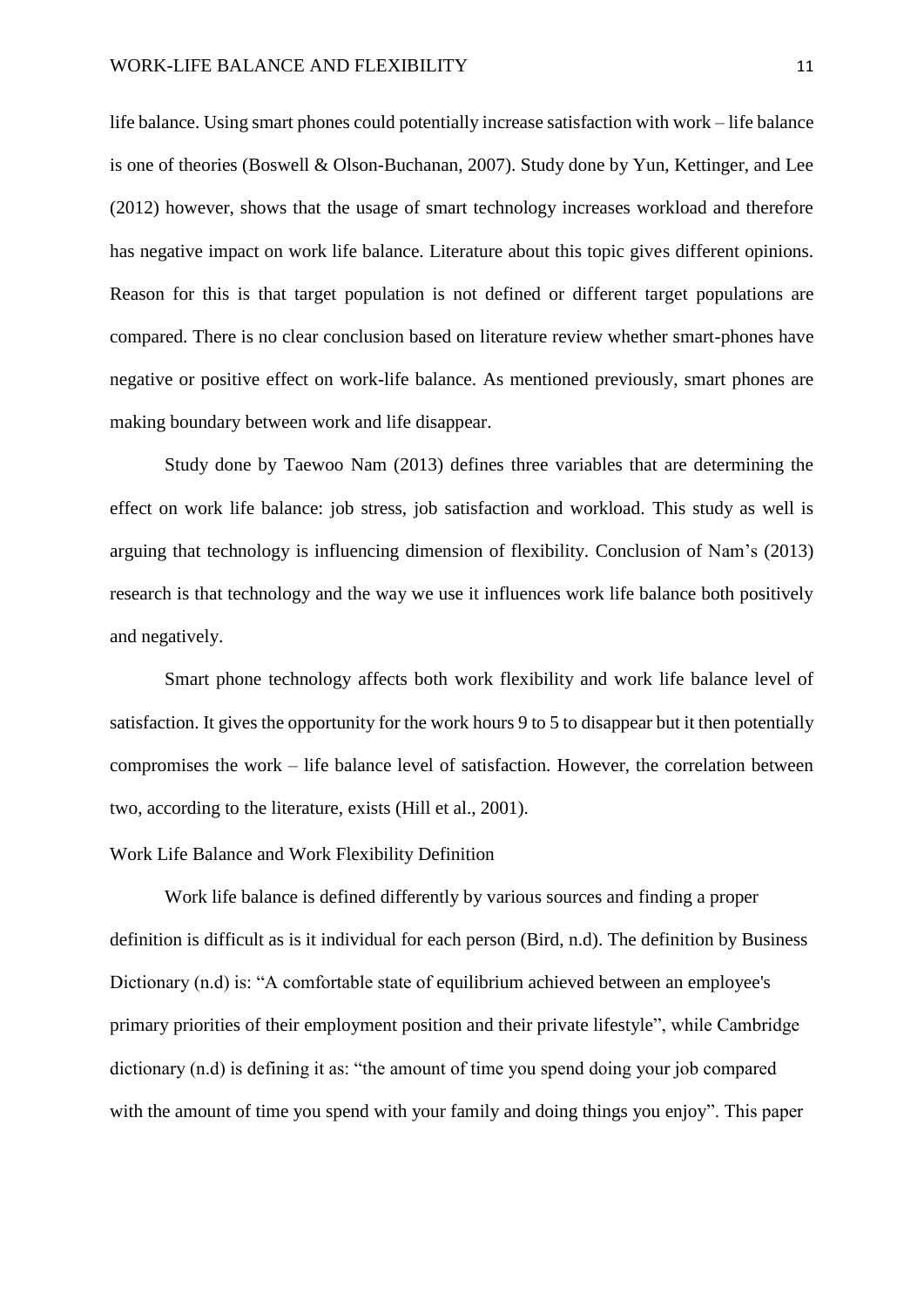will consider as relevant the definition which refers to the state of equilibrium as one cannot define the perfect time spend on the job and off the job since life is unpredictable (Bird, n.d.)

Work flexibility defined by Business dictionary (n.d.) is; ["work](http://www.businessdictionary.com/definition/work.html) [practice](http://www.businessdictionary.com/definition/practice.html) (explained by the [employer](http://www.businessdictionary.com/definition/employer.html) in [employment](http://www.businessdictionary.com/definition/employment.html) [policies](http://www.businessdictionary.com/definition/policies-and-procedures.html) and [contracts\)](http://www.businessdictionary.com/definition/contract.html) that allows the [employees](http://www.businessdictionary.com/definition/employee.html) a certain [degree](http://www.businessdictionary.com/definition/degree.html) of [freedom](http://www.businessdictionary.com/definition/freedom.html) in deciding how the work will be done and how they'll coordinate their [schedules](http://www.businessdictionary.com/definition/schedule.html) with those of other employees". Depending on the employer, different options can be included, but three factors are usually taken in consideration and those are: location, time and content (Hill et al., 2001). Work flexibility consists of three factors whose deliverables can vary.

#### <span id="page-12-0"></span>Work Life Balance and Work Flexibility

One of the theories in regards to work – life balance was set by Sue Clark in 2000 According to the theory, people are daily border-crossers (Clark, 2000), meaning work and family are two domains, which are integrated. This again emphasizes the concept of level of flexibility needed. In the research done by Hoffman and Cowan (2007), participants identified flexibility as key to define work-life balance that is consistent with Clark (2000). Flexibility is interconnected with the work-life balance and for generation Y different flexibility options, as time or location, are effecting work life balance (Bresman, 2015). Research shows flexibility in general positively influences work life balance (Hill et.al, 2001)

Furthermore Hill, Erickson, Holmes and Ferris (2010) suggested in their research that having flexibility makes one less likely to report work-life balance decrease or how they define it work – life conflict. This opens a new stream of thoughts in which flexibility is almost eliminating borders in a way that it is making work – life balance disappear. Ashgar (2014), who argues that work life balance does not exist for Generation Y, and that it is becoming worklife integration, supports this stream of thoughts.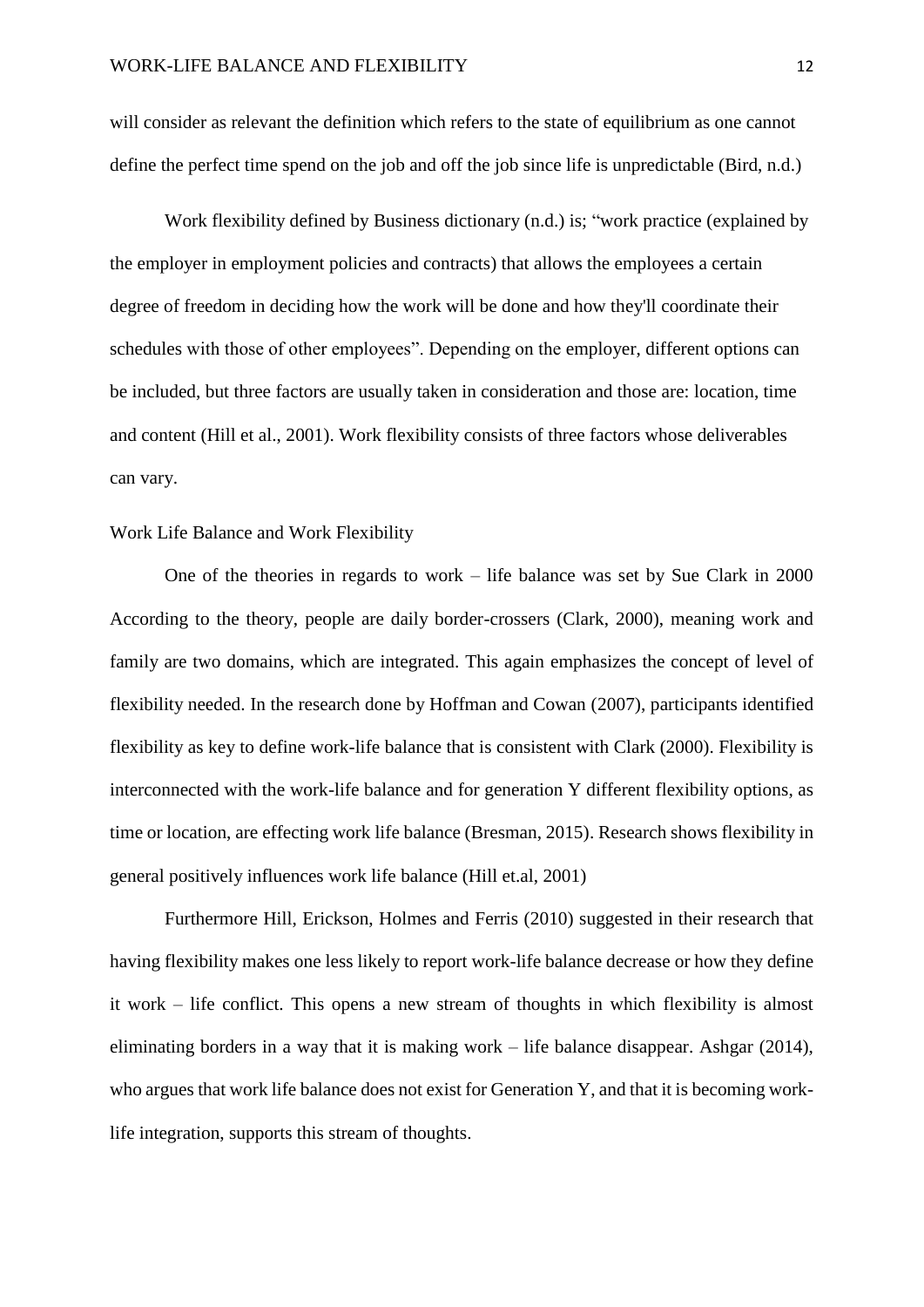#### <span id="page-13-0"></span>Generation Y in Croatia

Croatia is developing country and according to the official population count, from 2011 Generation Y makes more then 700 000 people, which is more than 15% of total population (www.dzs.hr). Currently Croatia is struggling with the brain drain (anonymous, 2013). Generation Y in Croatia has difficulties to find a job after they finalize their studies (Devcic, 2013). Some argue that Generation Y in Croatia is lethargic, but what they want is to be happy with their job (Devcic, 2013). In this argument, that the needs of generation  $Y$  are not recognized in Croatia, lies the importance of this research.

Most of this researchers' literature review revolves around global surveys, research results and conclusions about Generation Y. As mentioned, global data shows importance of work flexibility and work-life balance which is influenced by constant development and progress of the technology. However, for Croatia, no detailed studies, which look at the characteristics of Generation Y in Croatia, have been found. Information about Generation Y in Croatia is derived from the global research data and characteristics are used to describe Croatian Generation Y. This research will not define Croatia Generation Y characteristics; rather it will focus on defining whether correlation between work life balance and flexibility exists. Reason is that this type of information has more practical use for future employers and that in the current literature there is no mention of correlation between work flexibility and work-life balance for Croatian Generation Y.

#### Methodology and Evaluation

#### <span id="page-13-2"></span><span id="page-13-1"></span>Approach

Researcher defined directional hypothesis  $H_1$  that follows: work flexibility positively influences work life balance for Generation Y in Croatia. The researcher is analyzing whether there is positive or negative correlation between work flexibility and work life balance.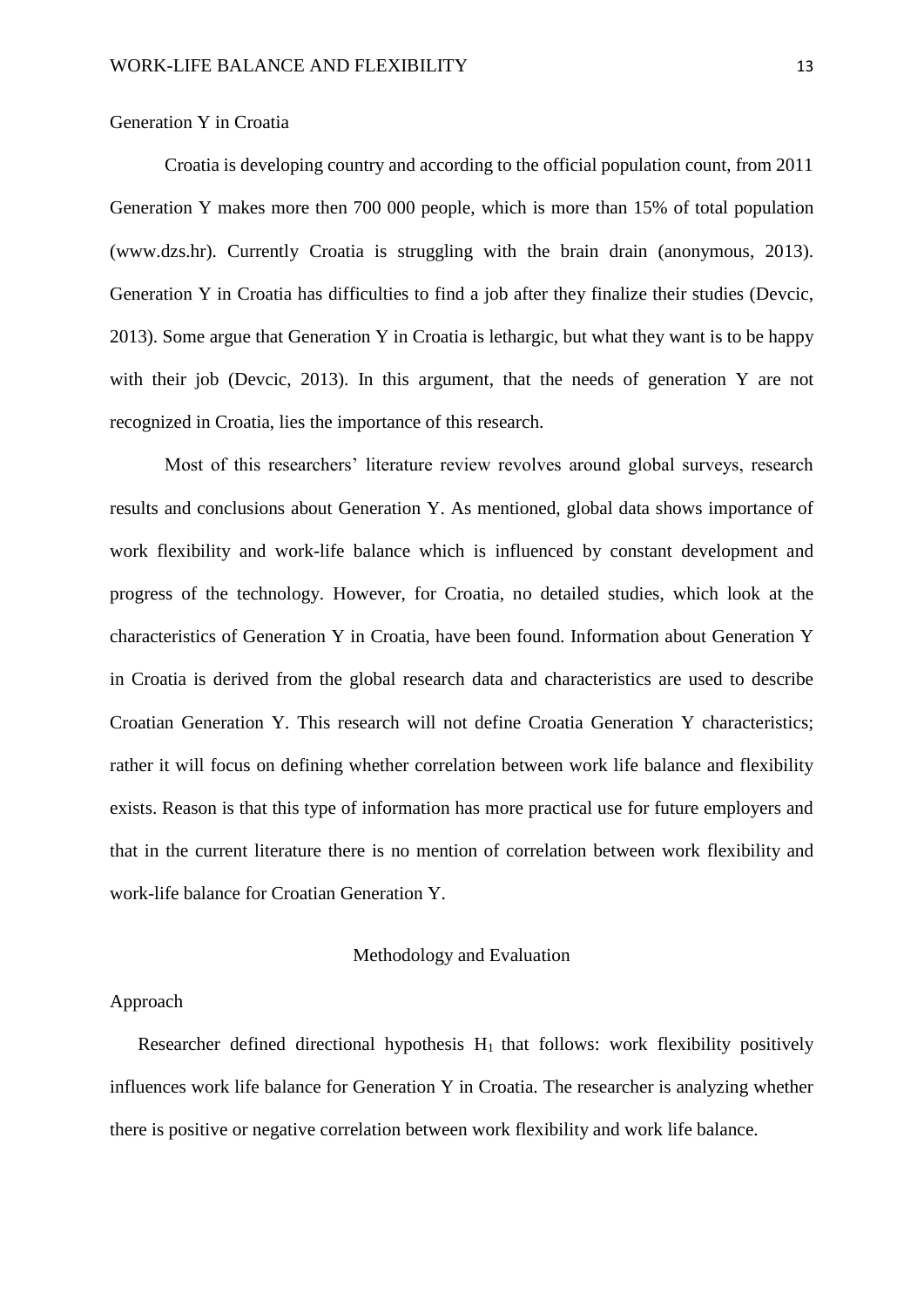This research uses quantitative approach. Quantitative approach has an aim to test correlations between variables while qualitative approach explores the meanings behind problem researched (Creswell, 2014). The aim of this research is to analyze correlation between work flexibility and work life balance for Generation Y in Croatia, which is the reason for selecting quantitative rather than qualitative approach. The researcher is exploring whether the correlation exists and is not exploring the meaning behind its existence or non-existence.

Quantitative approach uses instruments to measure variables that are set up to minimize bias (Creswell, 2014). In qualitative research there are no fixed instruments therefore there is more risk-biased results. Another key strength of quantitative research is that it can be generalized to the whole population which, due to few number of participants, is not true for qualitative research (Ben-Eliyahu, 2014).

The drawback of quantitative approach is limited information of the reason why a certain correlation exists or it does not exists. From this research the reader will not find out why flexibility influences work life balance. Qualitative approach would be the one that would answer this question.

This research will use survey as the quantitative method. Experiment is not used as the researcher is not trying to analyze the impact of treatment on an outcome but is trying to identify conclusions for a specific population (Creswell J, 2014). Reason for choosing survey method is fast paced environment. With this method, result are gathered quickly and in a short time frame. Constant change in technology, generation evolution and working environment could affect the results. With this method, results are extracted in one point of time. This study, by using cross-sectional survey method can be a starting point, if the researcher decides to develop longitudinal study in the future (Creswell, 2014).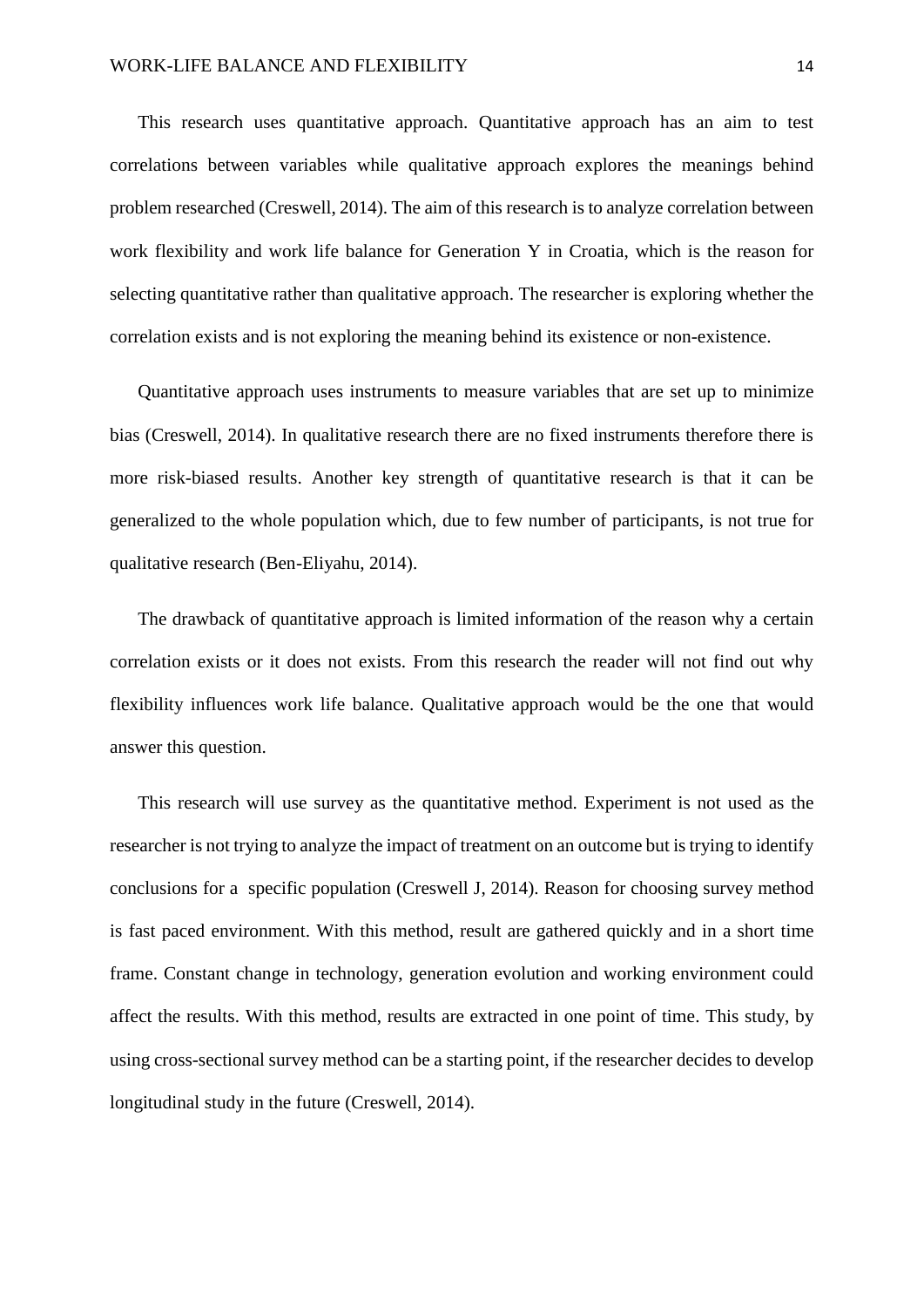Benefits of survey method are ease of use and clear interpretation, which is another reason why mentioned method is selected. Transparency of results and conclusions increase importance and validity (Creswell J, 2014). In addition to that, survey method gives exact statistical, numerical data and it is cost efficient. Drawback of the survey method is similar as to the entire quantitative approach; survey method will not give us meaning behind the results. Moreover, the survey method and design of the instrument is of utmost importance as the researcher gets only once chance to get the responds. If the instrument is not correctly designed, the research looses validity and reliability.

#### <span id="page-15-0"></span>Population

According to dictionaries, Oxford and Merriam-Webster, Generation Y is a group of people who are born in 1980's and early 1990's. If we take in consideration that today, in year 2016, these people are aged between 35 and 20, this is the age range of population this research is considering for Generation Y.

This research analyzes work life balance; therefore, employed Generation Y is the target population. This is the reason why unemployed Generation Y is not to be included in the population. The researcher assumes if one does not have a job that he or she is less likely to express and have a need for work life balance. Furthermore, due to constant technology progress one who has not been employed for a while may not be aware of the technology advancement as it is presently used in business.

Education level is a factor that defines the job and career direction. Higher education level assumes having jobs which allow more flexibility (Melmed, 2015). This research does not argue that population which has high school degree does not have a need for flexibility or work life balance. This research is taking in consideration that individuals with the higher level of education are working in companies that are more likely to be able to provide flexibility in their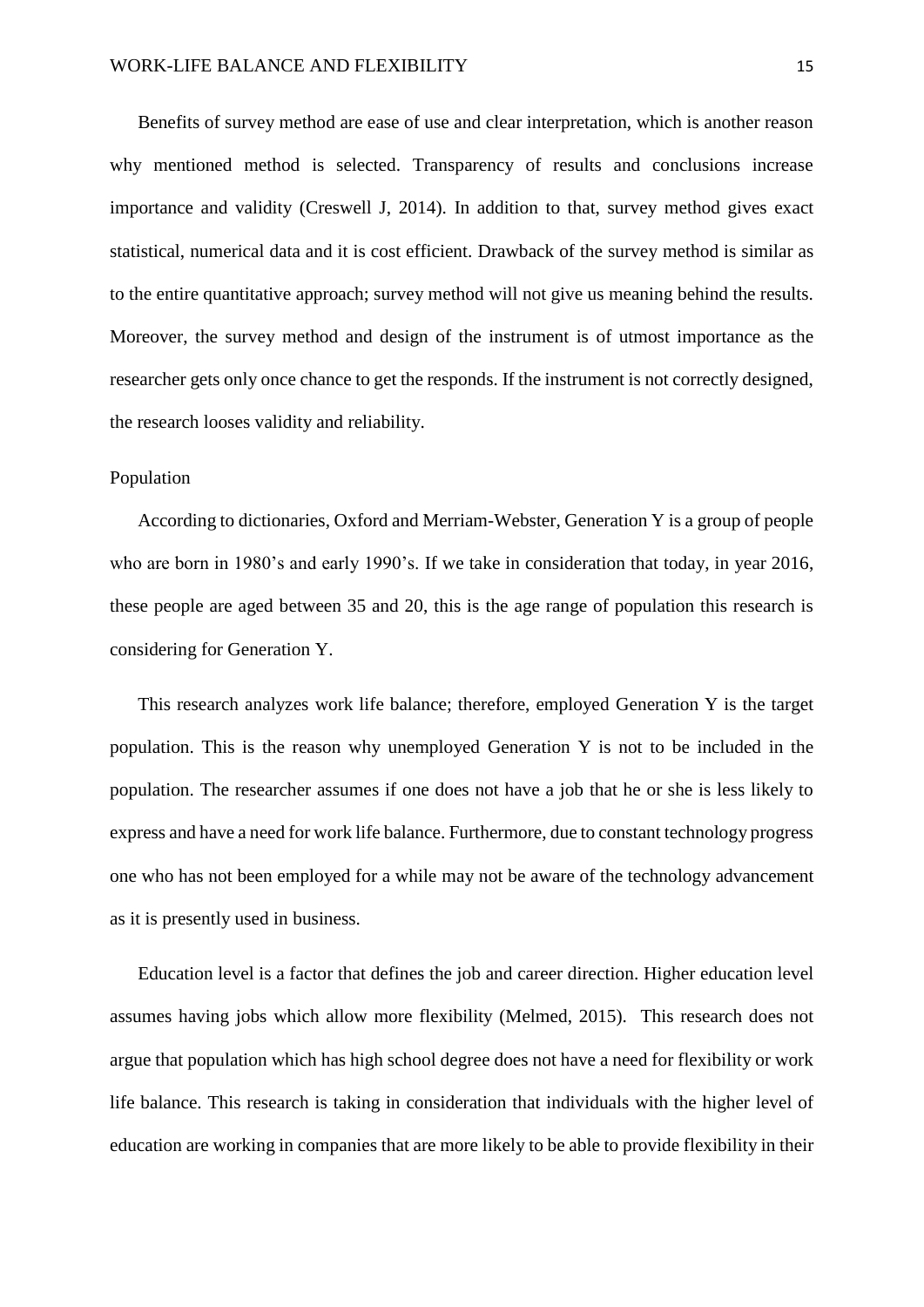workplace. For example, a worker in the manufacturing does not have flexible work hours as they are most likely working in a predetermined shift. Another example is the cook in a hotel, who cannot be flexible with his deadlines. As the researcher is analyzing correlation between flexibility and work life balance, option of having flexibility in your work is a required. In addition to this, use of technology for work purposes on daily basis is more likely in the jobs that require a degree. For example if one is working on a production line (Melmed F. 2015) as a waiter, or as a salesperson in convenience store, he or she is less likely to be able to use their phone. As identified in literature review, technology plays important factor in both flexibility and work life balance. Some say that using smart phones increases satisfaction with work – life balance (Boswell & Olson-Buchanan, 2007) while others argue opposite (Yun et. al, 2012). Additionally some argue that although it gives flexibility it negatively affects work- life balance (Bittman et al., 2009). The population of this research are people employed in Croatia, aged between 20 and 35 with at least some college degree.

#### <span id="page-16-0"></span>Sample

Croatian Central Bureau of Statistics in 2011 issued a census and gave official number of population at the time in Croatia. The population count of Generation Y today, based on the number of people in 2011, would be around 795.000. Out of total population in 2011 the proportion of Generation Y would be 18,5%. If this percentage is applied to 2015, data given Croatian Central Bureau of Statistics, about the number of active population in Croatia, we assume that active working population Generation Y in last quarter of 2015 is around 300,000. Furthermore, 20 percent of the total population in Croatia has a Bachelor's degree or higher level of education based on Croatian Central Bureau of Statistics in 2011 (Lilek, 2011). If we apply this percentage to Generation Y population then we remain with 60.000 people. If we take, above mentioned, assumptions we can conclude that today the whole population, which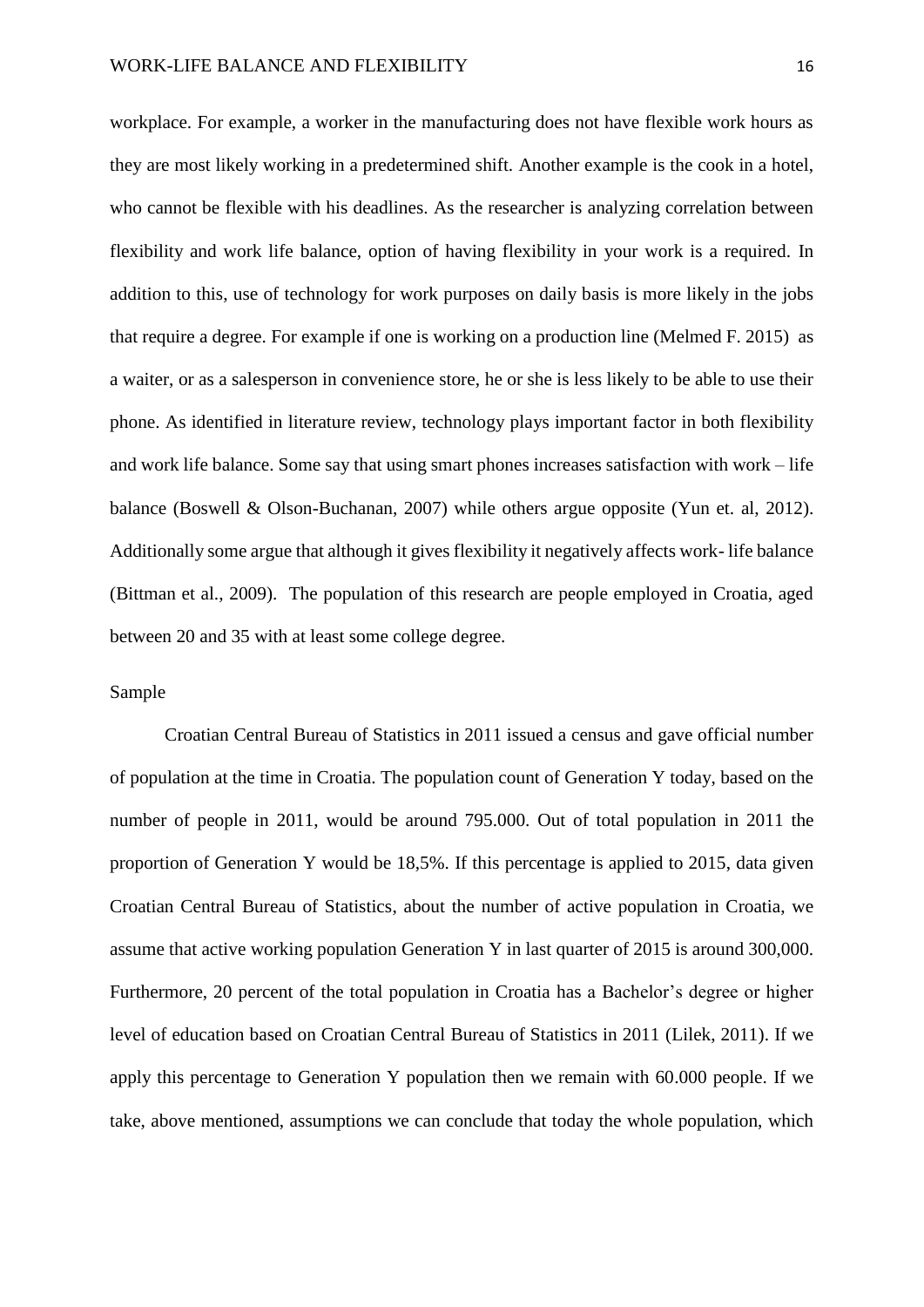this research is targeting counts around 60.000 people. These assumptions are valid only for the last quarter of 2015.

Sample population is single stage randomly selected. Random sampling introduces sampling errors (Pyrczak, 2010). The larger the sample size the smaller margin of error is (Pyrczak, 2010). The sample size of this research is 205 which gives the researcher confidence level of 95% that is commonly used (Pyrczak, 2010) while margin of error is seven.

#### <span id="page-17-0"></span>Instrument

IBM has been administering internally the same survey from 1986 (Hill et al., 2001) and its purpose is to gather the data that will make their workers efficient in achieving business objectives while maintaining work life balance. Hill et al. (2001), to study correlation between perceived flexibility and work life balance, used the same data. They are group of professors from Brigham Young University who did an empirical study based in IBM instrument, which was published in *[Journal of Family Psychology](javascript:__doLinkPostBack()*. The group of authors used the part of the IBM instrument data to analyze the correlation between flexibility and work life balance using mostly descriptive statistics. Hill et al. (2001) showed the objectivity stating certain limitations that are mostly related to the data being derived only from IBM employees therefore results might not be applicable globally. More than hundred other authors, in different articles and journals, have cited Hill et al. (2001) conclusions. The validity and reliability of the instrument also lies in the record of accomplishment and the fact that survey results were the basis from which IBM started improving work life balance along with the working environment of their employees continuously (Hill et al., 2001).

Survey used in this research is partially derived from Hill et al. (2001). Survey from Hill et al. (2001). has in total 9 questions. Two of the questions are related directly to the status at IBM workplace and they were not used for this research. In addition to that, question "How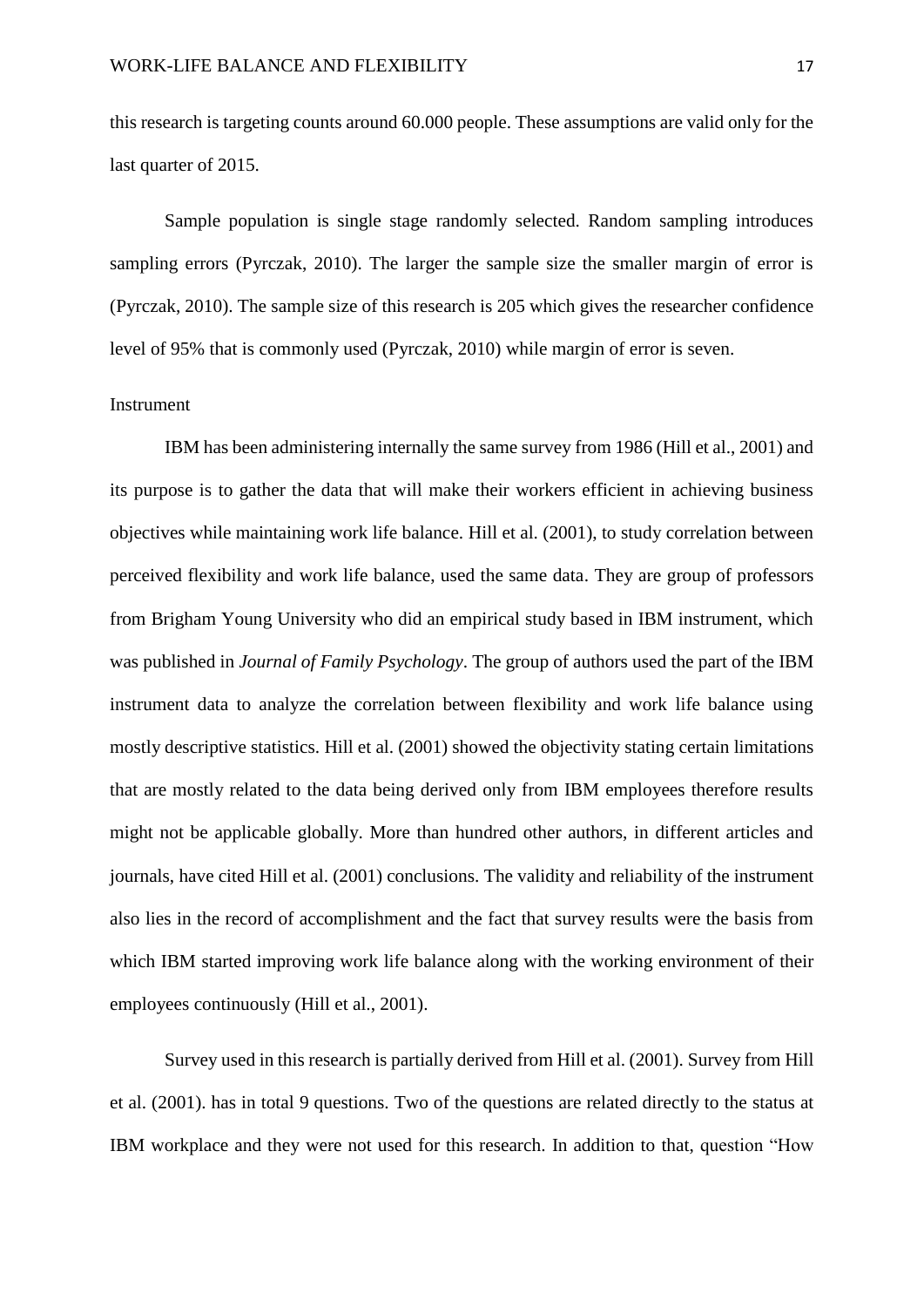much flexibility you have in scheduling when you do your work (e.g., scheduling hours, time of the day, etc.)" and question "How much flexibility you have in scheduling what work will you do (e.g., content of work, process used, etc.)" (Hill et al., 2001), were combined in one. Reason behind is that Hill et al. (2001) analyzes in separate questions flexible time and flexible work content, which will not be analyzed in depth in this research. The question used as a replacement is "Which of the following work support/flexibility programs have you participated in at your organization in the last 3 years? (Select all that apply.)"

Survey of this research had 10 questions in total (see Appendix A).The part of the survey related to flexibility and work life balance has six questions. Additional four demographic question were inserted. Reason for the minimum number of questions is quick but high quality completion of the survey and limitation that is set up in the tool used to design the survey, Survey Monkey. Researcher assumes that sample population answered honestly and without prejudices.

Primary four questions are related to gender, level of education, age and work status. These questions are with given, predetermined answer. This is necessary for the researcher to know if the participant is part of the targeted population as the option to have targeted population reply only was not found. Then questions, derived from Hill et al (2001) research, related to work life balance and flexibility follow. These questions were modified based on Survey Monkey source recommendations, which is the tool used to gather the data. Survey Monkey has pre-set question, which are approved by certified sources. The reason why some questions from Hill et al. (2001) are modified is to increase the validity of the survey. For example, question from Hill et al. (2001) survey is "How easy or difficult is it for you to balance the demands of your work and your personal and family life". The question in this survey is worded as following: How difficult was it for you to balance your work life and personal life while working? When worded as this the Survey Monkey guarantees that this is a certified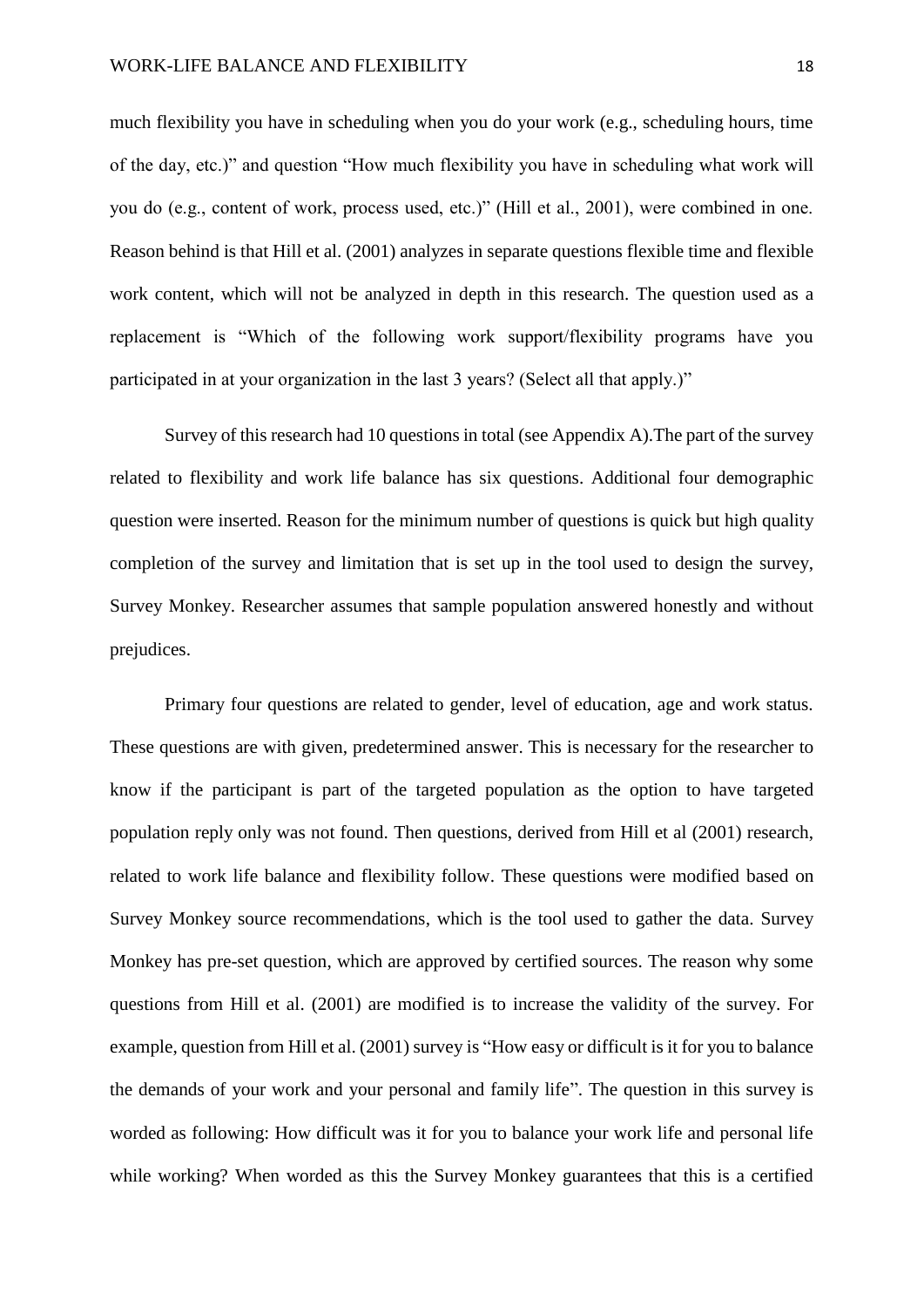question. This means, according to, Question Bank in Survey Monkey (n.d.), that it was written by methodologists to minimize bias and get the most accurate responses. Furthermore, if one edits the wording of this question, it is no longer certified, which means it might be subject to bias and accuracy issues. By doing this the validity and reliability of the research is increased as the Hill et al. (2001) survey is dated 2001 and the bank of certified questions in Survey Monkey is up to date at the current time. The question from Hill et al. (2001) "How often do you feel drained when you get home due to pressure and stress at work?" did not exist in the question bank of Survey Monkey and therefore was not modified at all. Modification were done only if the Survey Monkey tool suggested a better wording or construction of the question. Question bank of Survey Monkey (n.d.) was used for demographic questions as well.

#### <span id="page-19-0"></span>Data Collection

Data was gathered in the period of two months. Reason for this are the external factors and trends that are changing constantly and rapidly therefore researcher wanted to target the approximate point in time. The benefit of having data all at one point of time increases the validity of these results as economic factors affect the Generation Y working population size.

Survey was designed by using Survey Monkey tools. Survey questions were distributed randomly online using different distribution tools such as Facebook, LinkedIn, mailing groups and e-mail. Through researcher social profiles, the link of the survey was published and contacts were asked to distribute further. In addition to that, email containing the link was sent to the RIT Croatia alumni population as well as AMCHAM Talents group. Reason for using this method is its cost-effectiveness and time-effectiveness. The cost of the survey design was 250.00 HRK as the researcher needed more than 100 responds. This was the price of using Survey Monkey as a tool for designing the survey. There for no costs for distribution.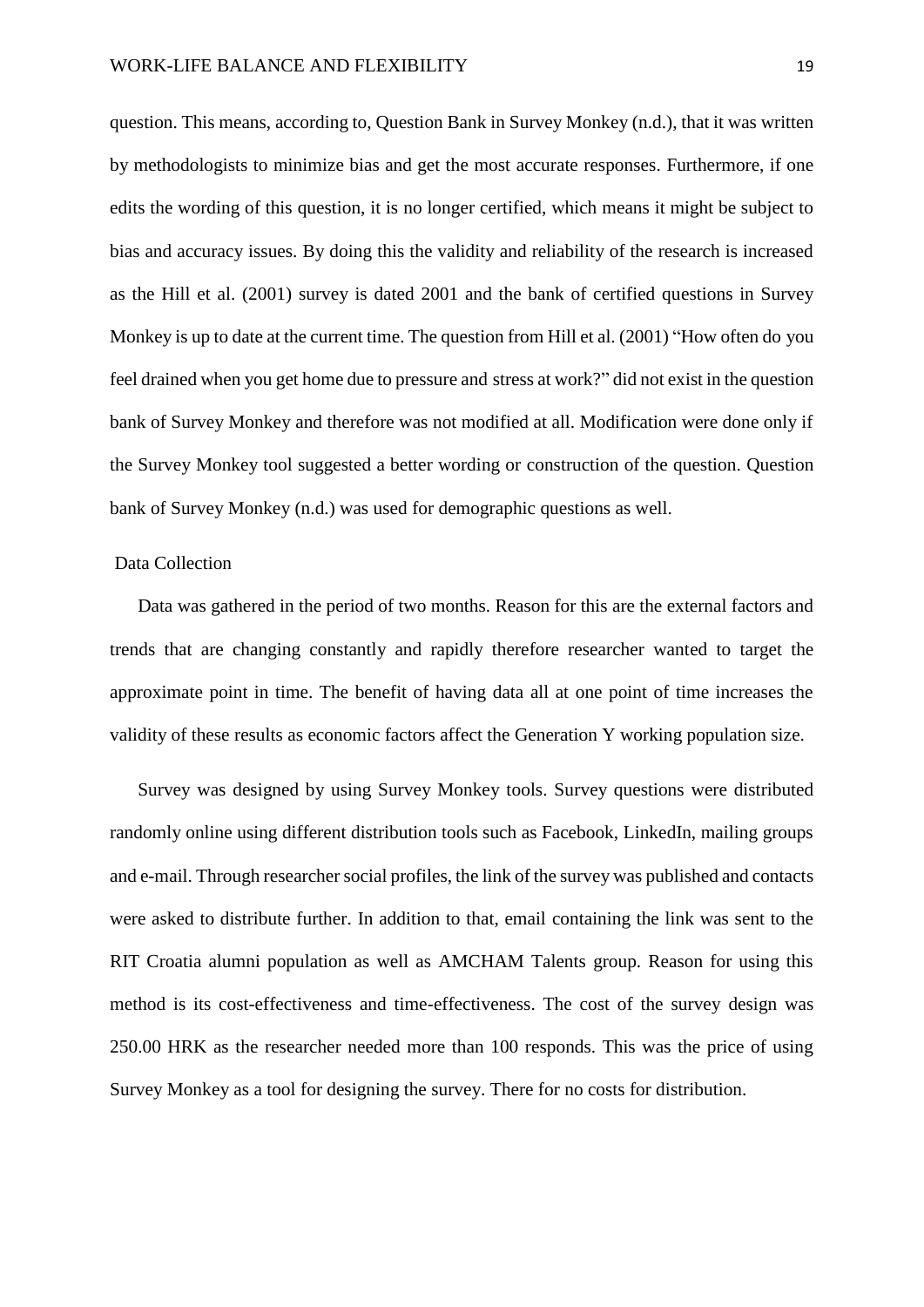The survey link included the invitation that explains the purpose of the survey (see Appendix B) In the invitation, the contact was shared for the participants who would like to see the results of the research. This is important to increase the responsiveness to the survey. Namely, the participants tend to be more responsive if they are interested in the topic, whilst they have the opportunity to see the results (Johnston, 2016).

To minimize the researcher to be biased the participants anonymously completed the survey. As the researcher is part of Generation Y population and knows some of the respondents through personal and professional networks it was important to increase the conditions in which results are analyzed and conclusions are made. Anonymity of participants ensures minimum bias or prejudice.

#### <span id="page-20-0"></span>Data Analysis

Once results were gathered, descriptive statistics was derived to gain the understanding of the random sample based on demographic data. Comparison was be done between participants who have work flexibility and work-life balance, ones who do not have work-life balance nor flexibility, ones who do not have work-life balance but have flexibility and ones who do not have flexibility but do have work life balance. With this comparison, the researcher concluded whether positive or negative correlation exits, or if there is no correlation between the two.

Dependent variable for the research is work life balance. In order to determine level and ability to maintain work life balance set of questions and statements were given. Questions "How difficult is it for you to balance your work life and your personal life while working" and "How successful do you feel in balancing your work and personal/family life balance" determined whether the correspondents feel they are achieving work-life balance. This determined standpoint of Generation Y in Croatia. Work-life balance definition is different for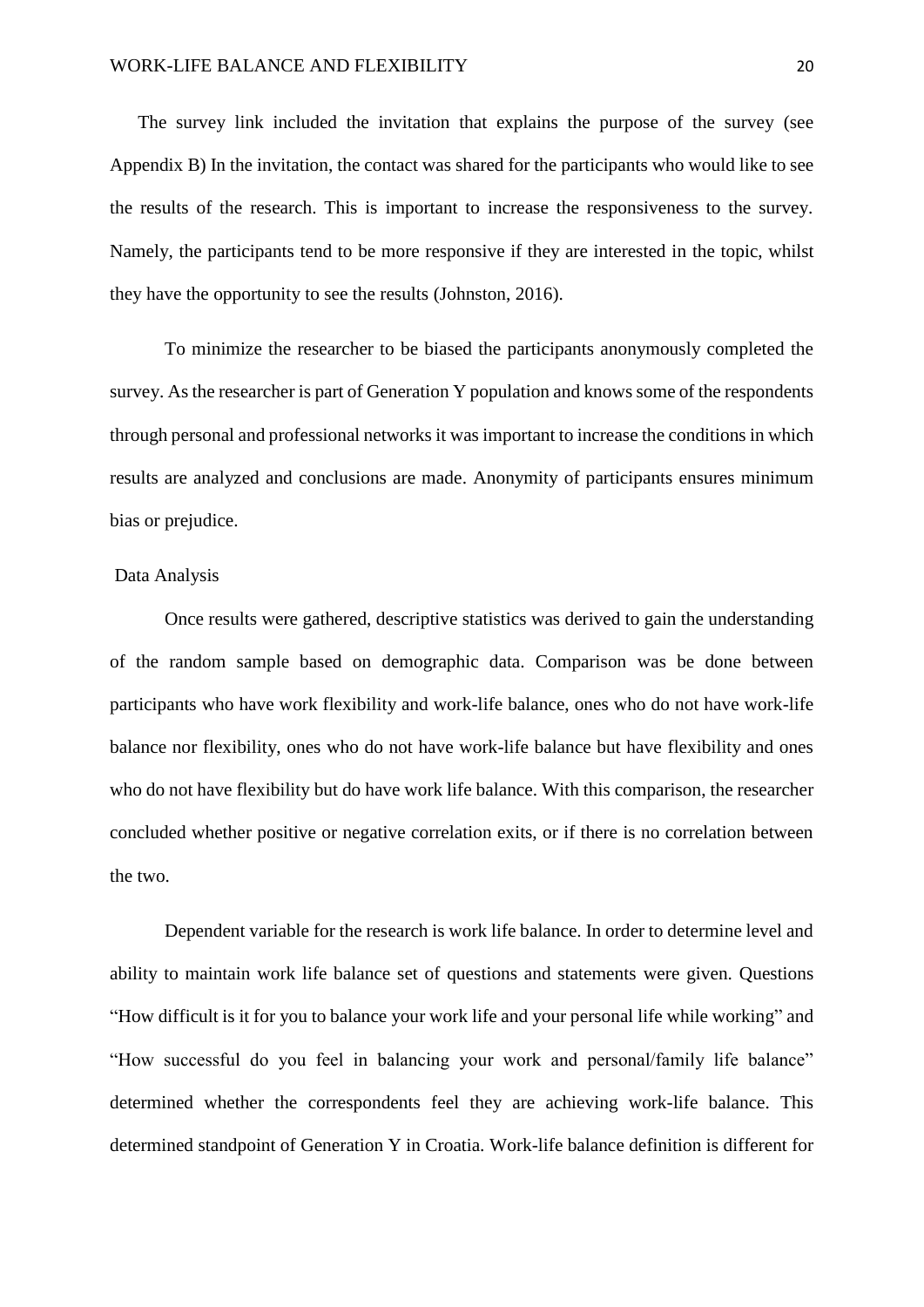each person therefore through these questions researcher determined whether the correspondent feel they managing to have it or not.

For work life balance not to be just a perception following question was given: "How often do you feel drained when you get home due to pressures and stress at work". This question is a real life example, and gives added value to the work-life balance perception questions. This question is direct indicator whether work interferes with private life.

Once work life balance was determined, flexibility related questions followed. Perception of work flexibility was determined with the following statement: "I am satisfied with workplace flexibility offered by my organization".

Flexibility in work place was defined by three flexibility factors, location, time and job content. Job content factors was analyzed by using following question: "How much flexibility do you have in organizing your daily tasks?". Time and location factors were analyzed through the response to the following question: "Which of the following work support/flexibility programs have you participated in at your organization in the last 3 years? (Select all that apply.)". The selection included: reduced schedule, part time schedule, work from home, job sharing, leave of absence paternity, maternity. Reduced time schedule and work from home were time and location factors that are analyzed.

Analysis was done first in relation to work life balance and whether Generation Y in Croatia perceives to have it. Once the perception was defined, the researcher used real life example questions to determine whether they are supporting the perception. For example, if the correspondents felt they were drained after work the result was lack of work life balance.

Once work life balance was determined completely, flexibility was analyzed. Three work flexibility factors were used: time, location and job content. Perception of flexibility was determined with a question and the factors were used to conclude whether work flexibility exists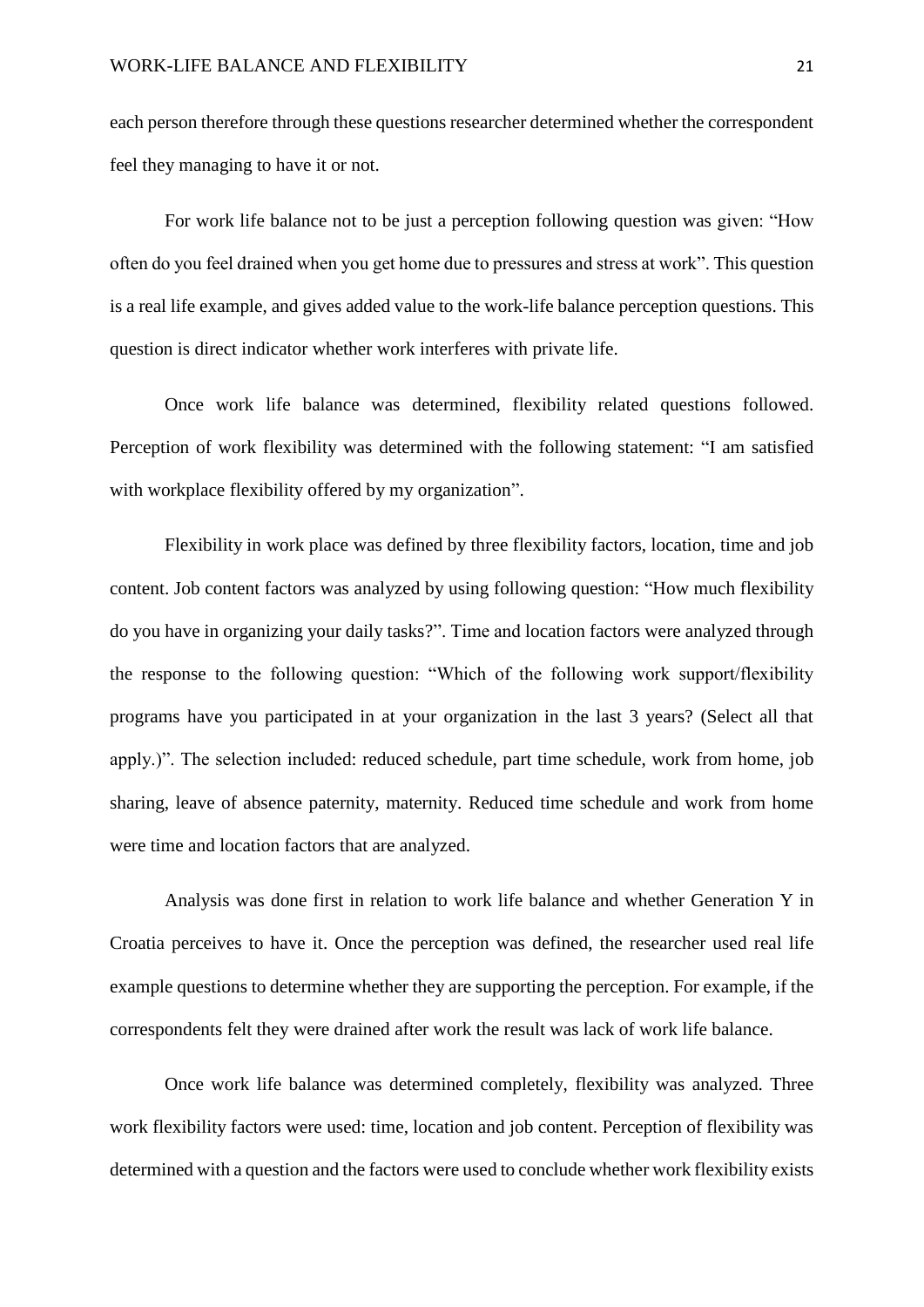or not for Generation Y in Croatia, so that the conclusions are not made just through correspondents perception. For example if correspondent perceived to have work flexibility and had, at least two out of three factors in their work place then the result were that correspondent has work flexibility.

In the end, correlation between work life balance and flexibility was tested to either prove or disapprove the hypothesis. Two questions were tested for correlation, for work life balance the question was "How successful do you feel in balancing your work and personal/family life balance", and for flexibility the statement was "I am satisfied with the workplace flexibility offered by my organization". For the correlation, researcher used Microsoft Office Excel. Data was downloaded, coded and then data analysis was performed by using correlation and descriptive statistics formula. The reason why a software was not used was the researcher was previously familiar with correlation analysis in Microsoft Office Excel.

Difference between analysis of this survey and the one form Hill et al. (2001) is that the one from Hill et al. (2001) additionally deeply analyzed factors of time and location, being factors of flexibility, against perceived work life balance. This research analyzes only whether flexibility has influence on work life balance for Generation Y in Croatia and whether work life balance and flexibility exist in Croatia for Generation Y.

#### Results

<span id="page-22-0"></span>Questions related to age, education and employment status ensure that target population answered the survey. From the sample (n=205) surveyed 72% of respondents are female and 28% are male. Demographic data is important for the researcher to be able to identify any limitations which are be discussed further in the limitations section.

To the question "How difficult is it for you to balance your work life and your personal life while working" respondents answered on the difficulty scale of five. The biggest number,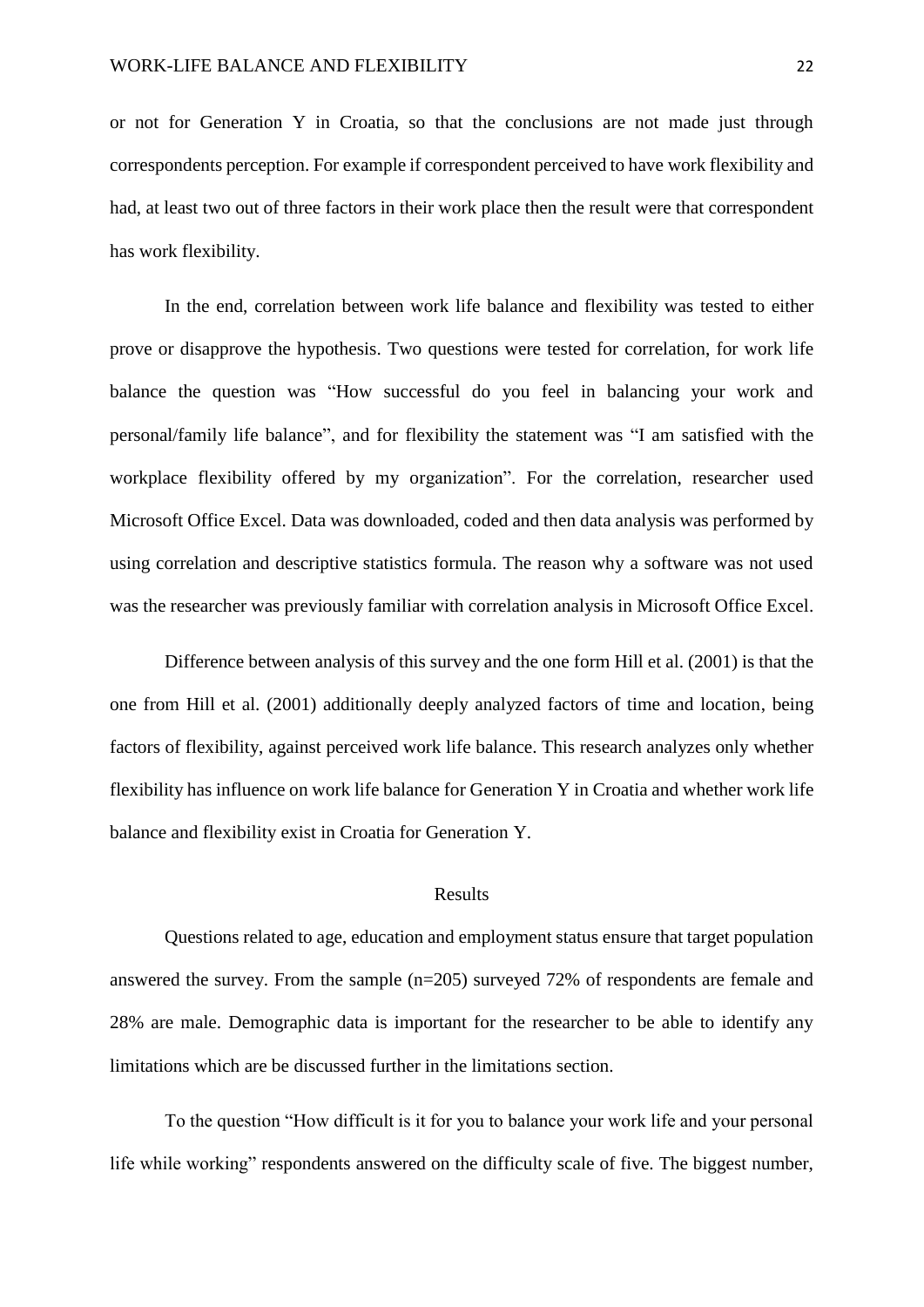43% of sample moderately has difficulties in balancing the two. From the sample 13% have no difficulties. Following question, the question "How successful do you feel in balancing your work and personal/family life balance" , on the scale of five, only 4% of respondents replied that they are not successful, others are slightly, moderately, a lot or extremely successful. Based on the percentage the researcher concludes that correspondents perceive they are achieving work-life balance.

Direct indicator, real life example, whether work interferes with private life is analyzed in the question: "How often do you feel drained when you get home due to pressures and stress at work". Only 6% of respondents answered not at all, 20% answered slightly often, 30% moderately, 38% very often and 6% answered extremely often. This question, which is a real life example, confirms that the population does feel work life balance challenges and the researcher concludes that the population is not achieving work life balance.

Although the perception questions indicate existence of work life balance the researcher concludes based on real life example results that Generation Y is not achieving a successful work life balance.

Flexibility perception statement "I am satisfied with the workplace flexibility offered by my organization." gives result that 45% of population agrees they are satisfied with flexibility and 23% does not agree. 32% of respondents do not lean in any direction. The researcher concludes that Generation Y in Croatia does not have the perception of flexibility at their workplace, as one third of respondents has not expressed the agreement or disagreement whether they are satisfied with their workplace flexibility. The researcher assumes that some respondents who answered that they are neither, nor satisfied, that they do not have flexibility perception of their organization. This assumption results from the fact that 45% of the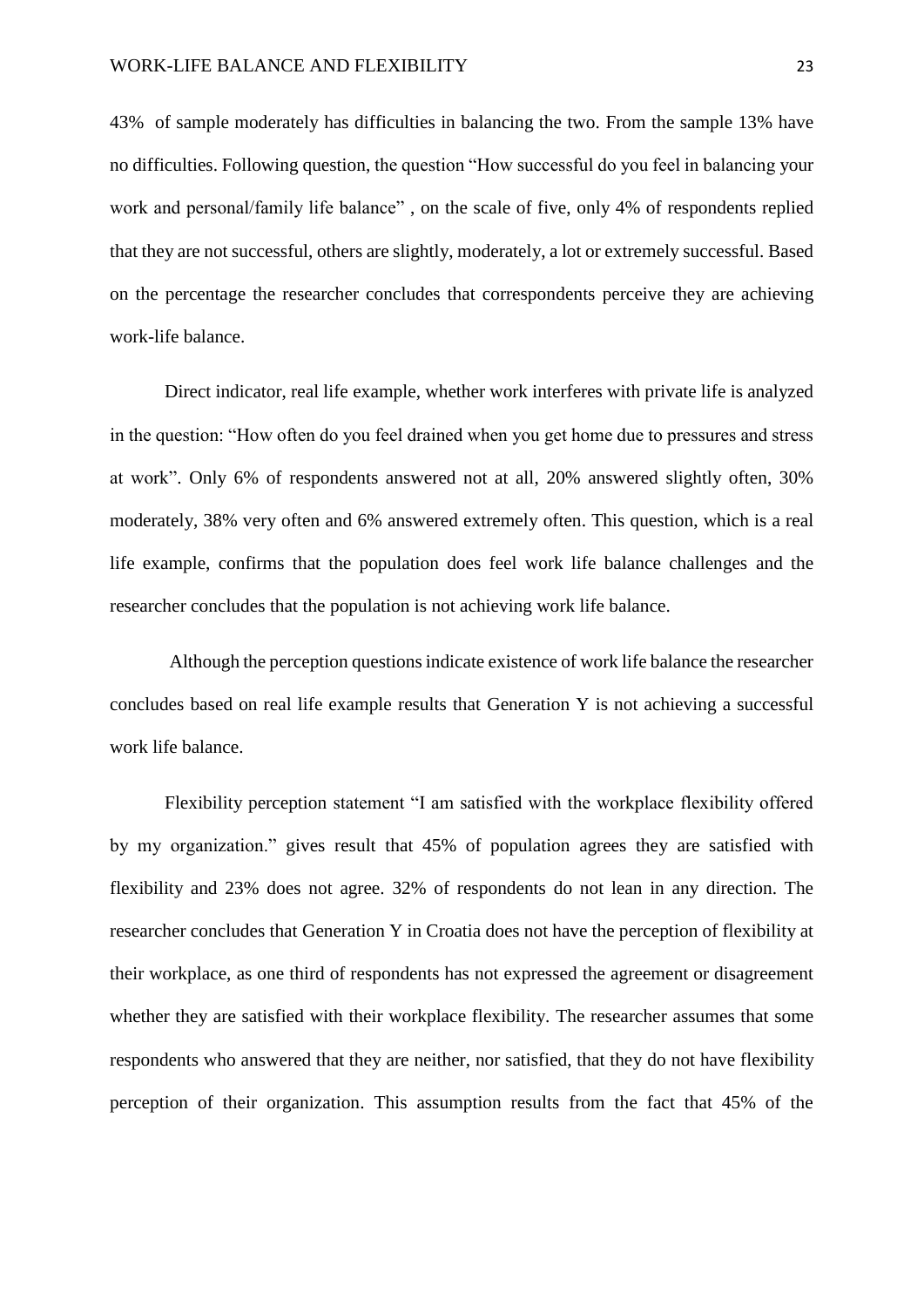respondents who have not expressed the agreement or disagreement, in the question where they should choose a flexibility program from a list, they selected they have none.

Three factors of flexibility are job content, time and location. How much flexibility you have in organizing your daily tasks is the question that determines flexibility of job content. 20% of respondents replied that they have a great deal of flexibility, 34% have a lot, 32% have a moderate and 13% have little amount of flexibility. Only 2% has no flexibility. The researcher concludes that generation Y has flexibility in factor one, job content selection.

Other two factors that are analyzed are time and location. From the drop down list of flexibility programs 40% of sample answered that they have not experienced any of the flexibility programs. This means that out of 205 answers 81 person does not have time or location flexibility. Other 124 respondents have selected different flexibility programs. 32% of 124 selected working from home and 34% our of 124 selected reduced schedules program. If percentages were converted to reflect and describe the whole sample, they would give that around 20% of the sample has time and location flexibility.

Based on the results researcher concludes that generation Y is lacking flexibility in their workplace if considering the location and time factor. Although the job content selection is flexible the two other factors, time and location are scoring low on the respondents list.

Correlation between flexibility and work life balance is analyzed through two questions: "How successful do you feel in balancing your work and personal/family life balance" and "I am satisfied with the workplace flexibility offered by my organization." These two questions are indicating two factors work life balance and flexibility. Question related to work life balance gives the answer whether the person feels that they are in "a comfortable state of [equilibrium](http://www.businessdictionary.com/definition/equilibrium.html) achieved between an [employee's](http://www.businessdictionary.com/definition/employee.html) [primary](http://www.businessdictionary.com/definition/primary.html) [priorities](http://www.businessdictionary.com/definition/priority.html) of their [employment](http://www.businessdictionary.com/definition/employment.html) [position](http://www.businessdictionary.com/definition/position.html) and their private [lifestyle"](http://www.businessdictionary.com/definition/lifestyle.html), which is the definition of Business Dictionary (n.d) of work life balance.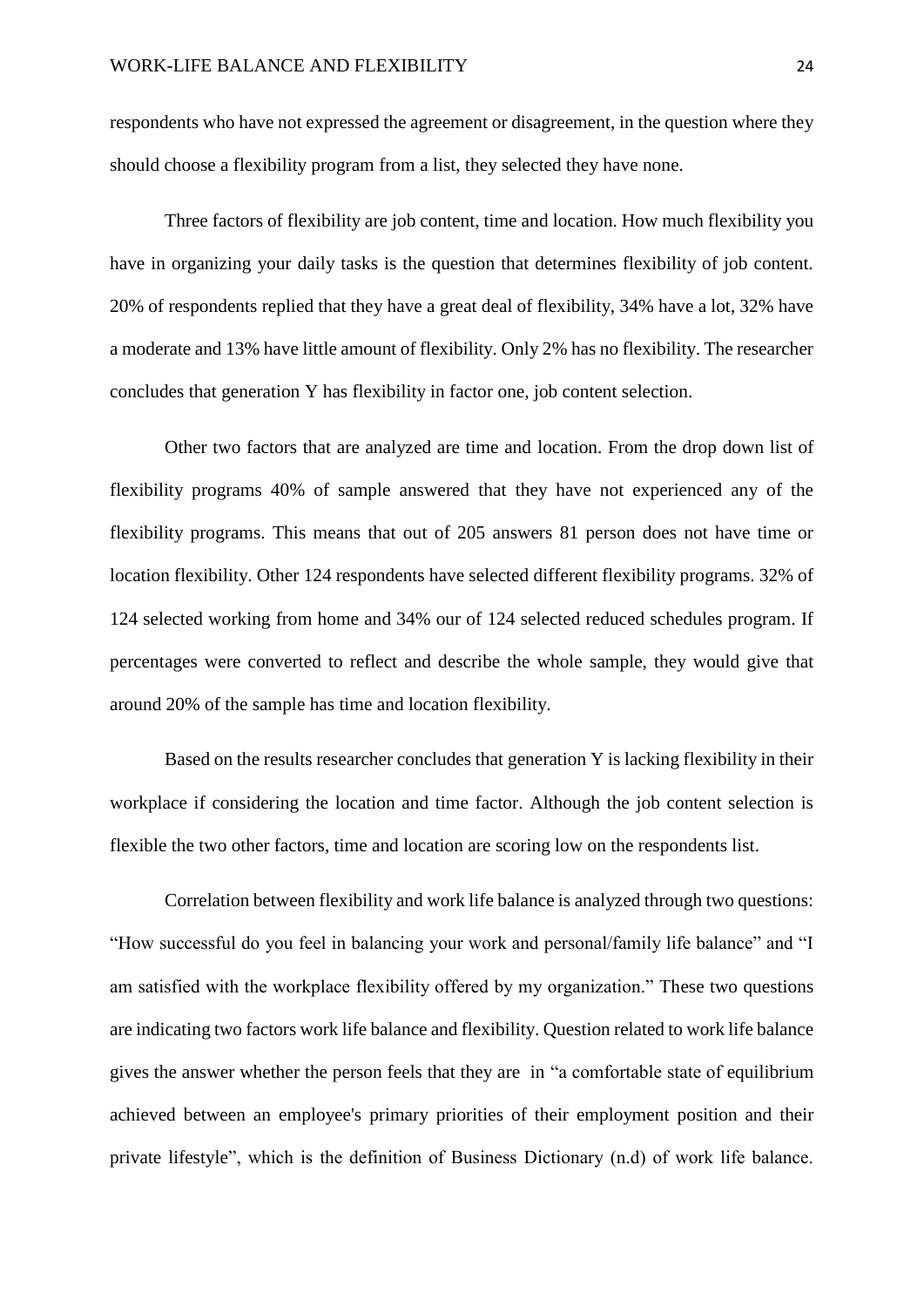Question related to flexibility, gives the answer whether the person is satisfied with ["work](http://www.businessdictionary.com/definition/work.html) [practice](http://www.businessdictionary.com/definition/practice.html) that allows the [employees](http://www.businessdictionary.com/definition/employee.html) a certain [degree](http://www.businessdictionary.com/definition/degree.html) of [freedom](http://www.businessdictionary.com/definition/freedom.html) in deciding how the work will be done and how they'll coordinate their [schedules](http://www.businessdictionary.com/definition/schedule.html) with those of other employees", which is definition of for flexibility, defined by Business Dictionary (n.d).

The excel correlation data analysis evidences that there is a significant positive relationship between the work life balance, defined as feeling successful in balancing work and personal life and flexibility, defined as satisfaction with flexibility offered, r  $(205) = 0.36$ , p<.001. With the 95% confidence interval level, the researcher accepts the hypothesis that flexibility positively influences work life balance for generation Y in Croatia. In addition to this, regression was ran using data analysis excel tool to get the summary output that gives more statistical correlational data to the reader (Table 1). In Table 1, Intercept stands for the work life balance, dependent variable, while work flexibility, independent variable, is expressed in the form of the statement that was given to the participants. In the Table 1, we can see that p value is less than .05, which give us the confidence of 95% that there is true relationship between two variables. This regression analysis give us the information that flexibility is a significant predictor for having work life balance. Furthermore, if flexibility is increases the work life balance will be increased by 0.29.

R-squared value is low, 0.13 (Table 1) which is supported by the following fact: when attempting to predict human behavior or feelings R-squared is lower than 50% reason for this is that humans are more challenging to predict (Forst, 2013). R-squared value is low but there are statistically significant predictors. Regression analysis adds value to realize that predicting humans can depend on many factors however flexibility is significant predictor for work life balance.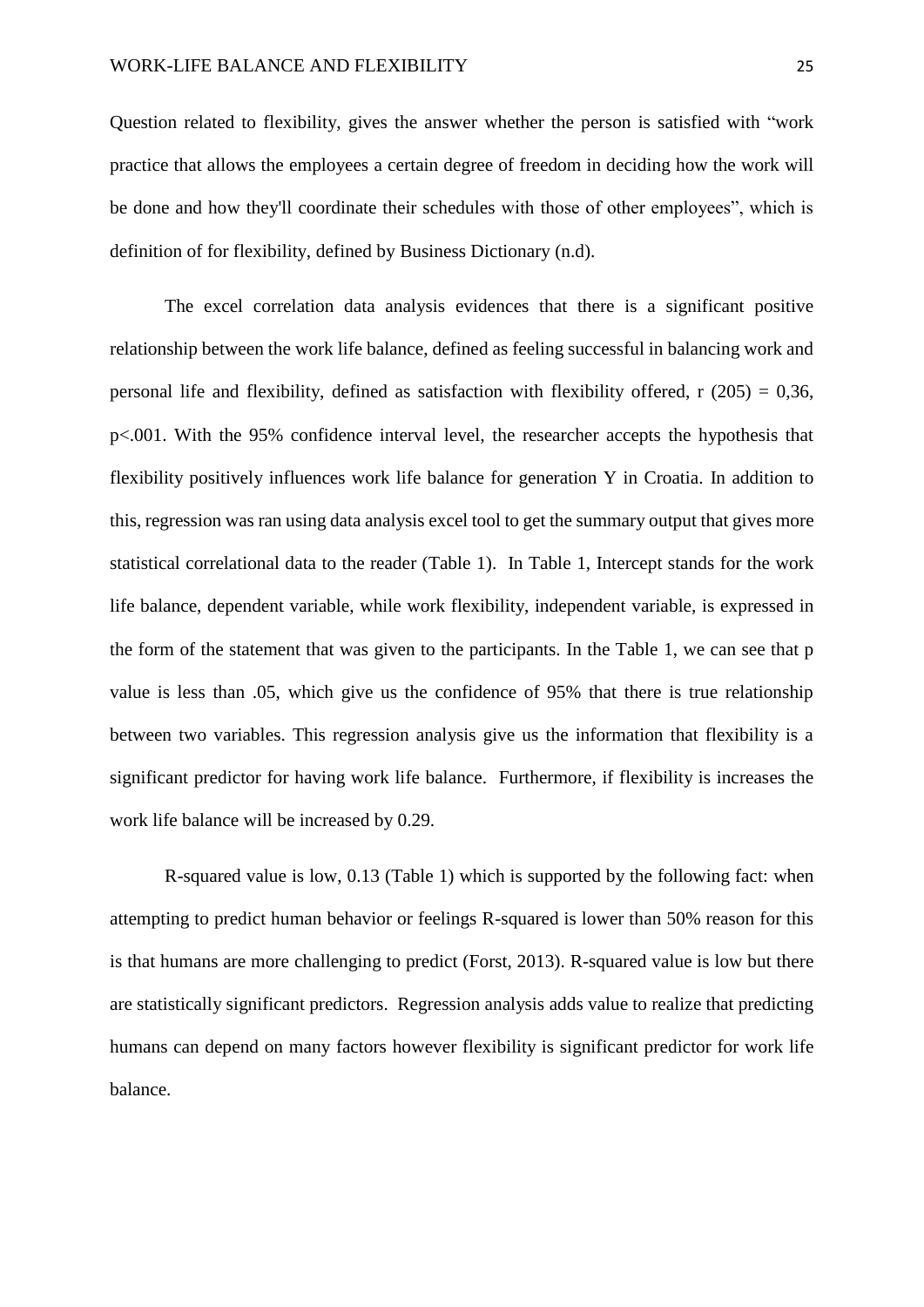#### WORK-LIFE BALANCE AND FLEXIBILITY 26

| <b>SUMMARY OUTPUT</b>                                                     |              |                       |       |                |                |           |             |                    |
|---------------------------------------------------------------------------|--------------|-----------------------|-------|----------------|----------------|-----------|-------------|--------------------|
| <b>Regression Statistics</b>                                              |              |                       |       |                |                |           |             |                    |
|                                                                           |              |                       |       |                |                |           |             |                    |
| <b>Multiple R</b>                                                         | 0,36         |                       |       |                |                |           |             |                    |
| R Square                                                                  | 0,13         |                       |       |                |                |           |             |                    |
| <b>Adjusted R Square</b>                                                  | 0,12         |                       |       |                |                |           |             |                    |
| <b>Standard Error</b>                                                     | 0,82         |                       |       |                |                |           |             |                    |
| Observations                                                              | 205          |                       |       |                |                |           |             |                    |
|                                                                           |              |                       |       |                |                |           |             |                    |
| <b>ANOVA</b>                                                              |              |                       |       |                |                |           |             |                    |
|                                                                           | df           | SS                    | МS    | F              | Significance F |           |             |                    |
| Regression                                                                | 1,00         | 20,17                 | 20,17 | 29,65          | 0,00           |           |             |                    |
| Residual                                                                  | 203,00       | 138,14                | 0,68  |                |                |           |             |                    |
| <b>Total</b>                                                              | 204,00       | 158,31                |       |                |                |           |             |                    |
|                                                                           |              |                       |       |                |                |           |             |                    |
|                                                                           | Coefficients | <b>Standard Error</b> |       | t Stat P-value | Lower 95%      | Upper 95% | Lower 95,0% | <b>Upper 95,0%</b> |
| Intercept                                                                 | 2,08         | 0,15                  | 13,60 | 0,00           | 1,78           | 2,38      | 1,78        | 2,38               |
| I am satisfied with the workplace flexibility offered by my organization. | 0,29         | 0,05                  | 5,44  | 0,00           | 0,18           | 0,39      | 0,18        | 0,39               |

*Table 1*

As there is lack of data about work life balance and flexibility for Generation Y in Croatia for this research, it was important to identify whether these exist at all and in which volume with the current population. Overall results from this research indicate that Generation Y, specifically the sample in question, has lack of work life balance and work flexibility, which is derived from the interpretation of descriptive statistics.

In regards to correlation, the results indicate that if one does not have flexibility in workplace one is more likely to feel less satisfied with balancing work and private life. This confirms the researcher directional hypothesis that flexibility positively influences work life balance. Correlation analysis results are supported by the descriptive data for Generation Y in Croatia, which indicates that there is lack of flexibility and therefore lack of work life balance. We can conclude that work flexibility is one variable, which correlates to work life balance and affects the work life balance positively.

#### **Discussion**

<span id="page-26-0"></span>Idea for this research arose from the observation of the hard trends where generation Y is becoming a large part of the workforce in the future (Nambiyar, 2014) and at the same time, we observe the fast development of technology. Global surveys characterize generation Y as generation that needs inclusion, career advancement and fulfilling experiences. Strong trend of progressing technology is helping them in achieving quality interactions and experiences (Liu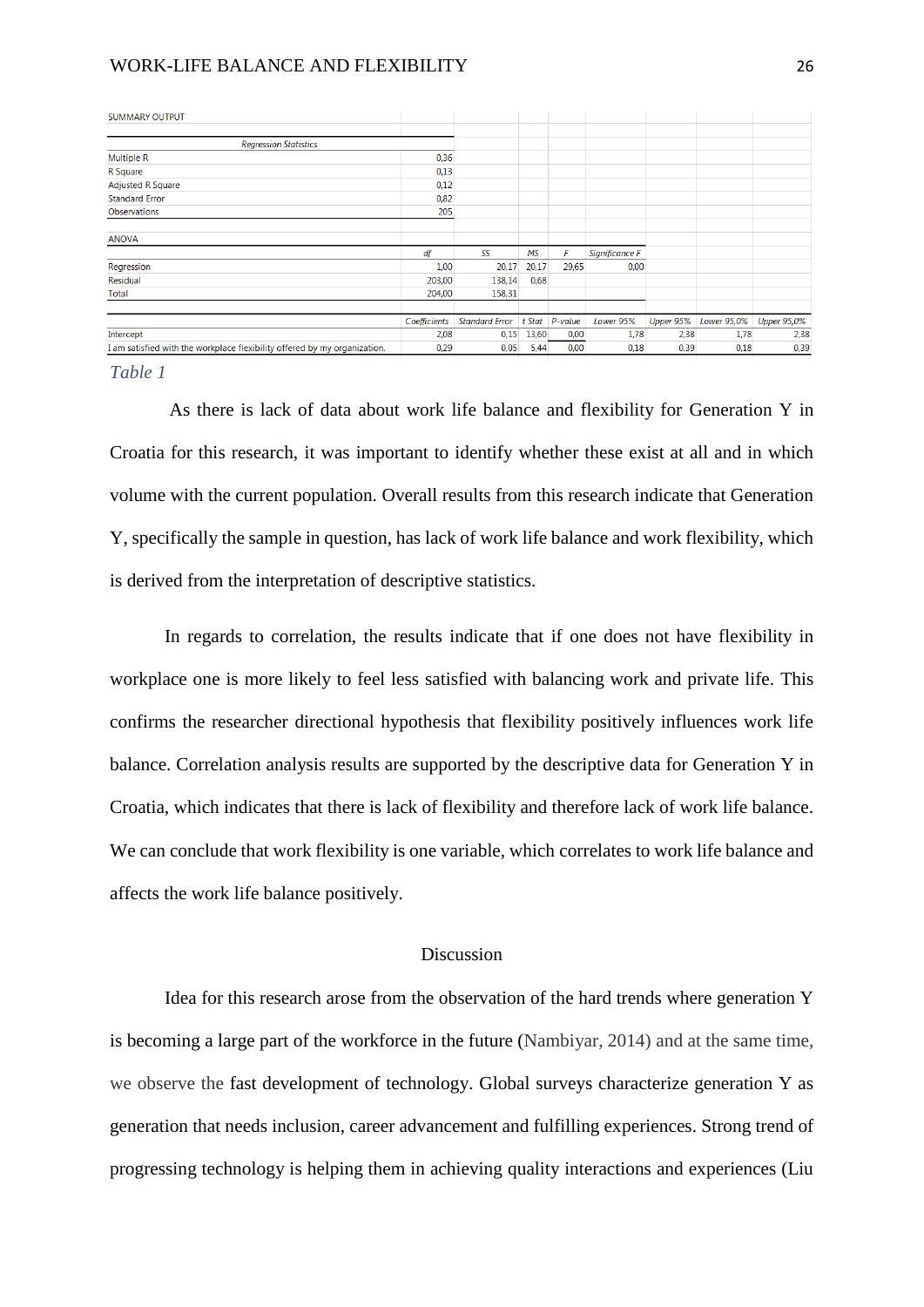et. al, 2013). PricewaterhouseCoopers International Limited survey from 2013 describes that Generation Y as techno generation who emphasizes importance of work life balance. Work life balance is one of the characteristics observed for generation Y in global surveys.

Technology can have negative effect on work life balance (Donnelly, n.a). however part of generation y believes that smart technology plays important part in work-life balance (Schulte, 2015) as it gives them flexibility. Work/family border theory by Clark (2000) indicates that there is strong correlation between work flexibility and work life balance. Study by Nam's (2013) is arguing that technology is influencing dimension of work flexibility. This consequently puts technology as an important factor in analyzing work life balance and work flexibility correlation. This research does not analyze the specific technologies and how they affect flexibility and work life balance but is focusing on population that, in their workplace, is using smart technology. The research results relate only to the generation y who uses smart technology in their work place.

Different sources have different points of view on the topics related to work life balance and work flexibility of generation Y. Some of them consider the correlation between two factors exists (Clark, 2000) while other argue that the generation Y is erasing the clear border in work life balance therefore the correlation would not exist as work life balance as a term is becoming extinct (Ashgar, 2014). Globally there is no alignment on the topic in what way work life balance will change for generation y in comparison to previous generations however there is alignment that flexibility plays an important role (Bresman, 2015).

The purpose of this research is to study and analyze correlation between work flexibility and work life balance as two characteristics of generation Y. Focus of this research is Croatia as in the literature review, no detailed studies, which look at these two characteristics of Generation Y in Croatia, have been found. In Croatia, generation y has difficulties in being employed, which causes significant brain drain (Devcic, 2013). The factor that is affecting this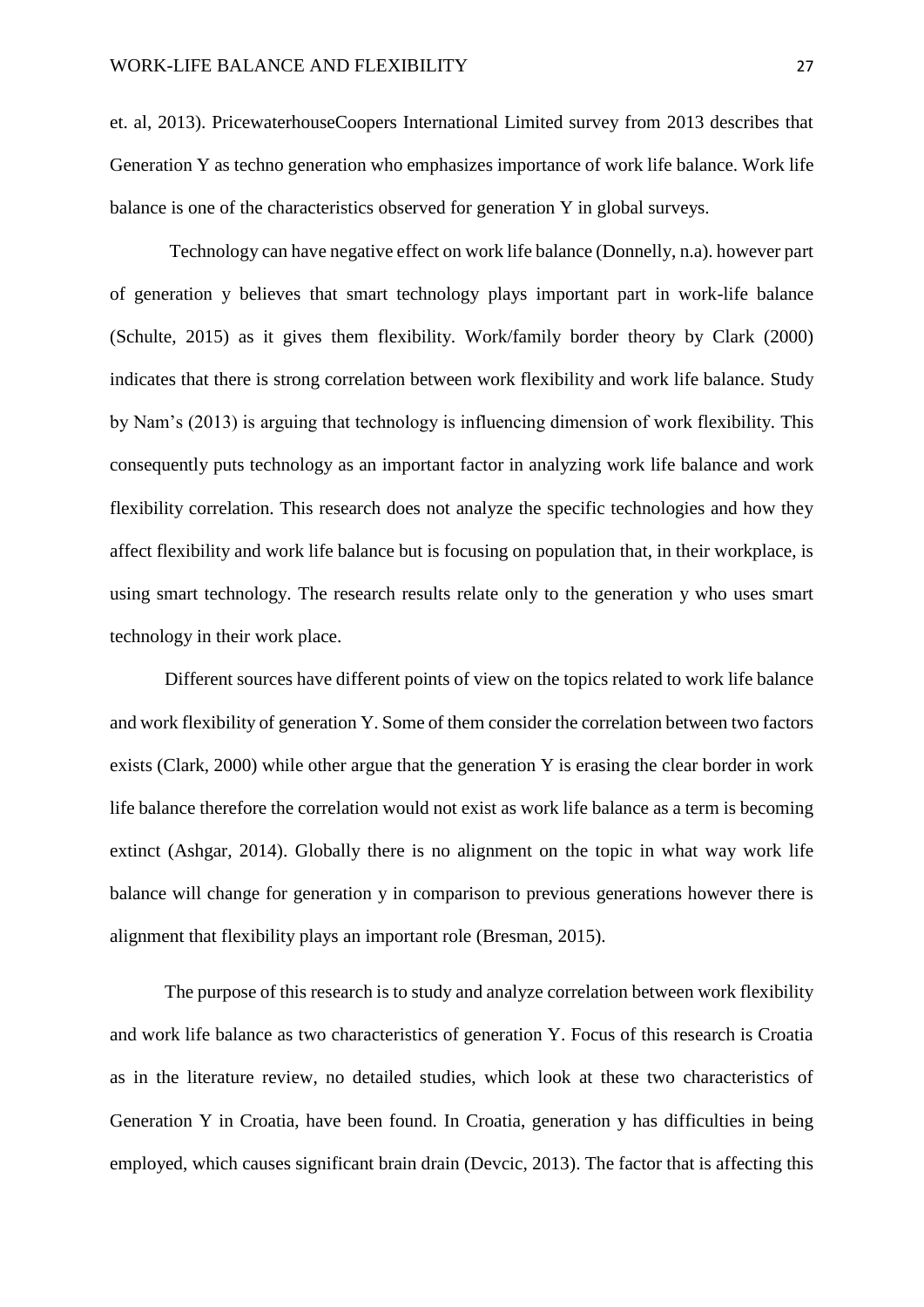is current economic situation, which is not beneficial for generations coming into workforce. Unemployment rate in January 2016 for Croatia was 16,2% according to the Croatian Central Bureu of Statistics. Economic situation is one indicator of the high unemployment and the other could be employers having a difficult time in attracting and retaining generation y in the workforce due to the limited data they have about their needs and wants.

The attempt of this research is to test the hypothesis that work flexibility positively influences work life balance for Generation Y in Croatia. The research gives value data to future employers who, by modifying the way of operating can attract and retain generation y in Croatia and decrease the currently high unemployment rate.

Results of this research indicate that if one does not have flexibility in workplace one is more likely to feel less satisfied with balancing work and private life. The results derived are from the 205 respondents who replied to the online questionnaire. The respondents were limited to currently employed members of generation Y who have the option to use smart technology in their workplace. The results as well give the overall picture of the generation Y in relation to work life balance and flexibility. Respondents results, when given work life balance situational question, indicate generation Y is not achieving work life balance. Generation Y perceives that they do not have flexibility and this is supported by the lack of the two out of three flexibility factors which are: time and location. To conclude, generation Y does not have work life balance nor work flexibility in their workplace. This is consistent with the correlation findings, which indicate that flexibility positively influences the work life balance, thus supporting the hypothesis stated by the researcher.

Secondary research indicates correlation between flexibility and work live balance while primary is proving that the correlation between two exist for generation Y in Croatia. Current economic situation in Croatia is one of the causes for the high unemployment rate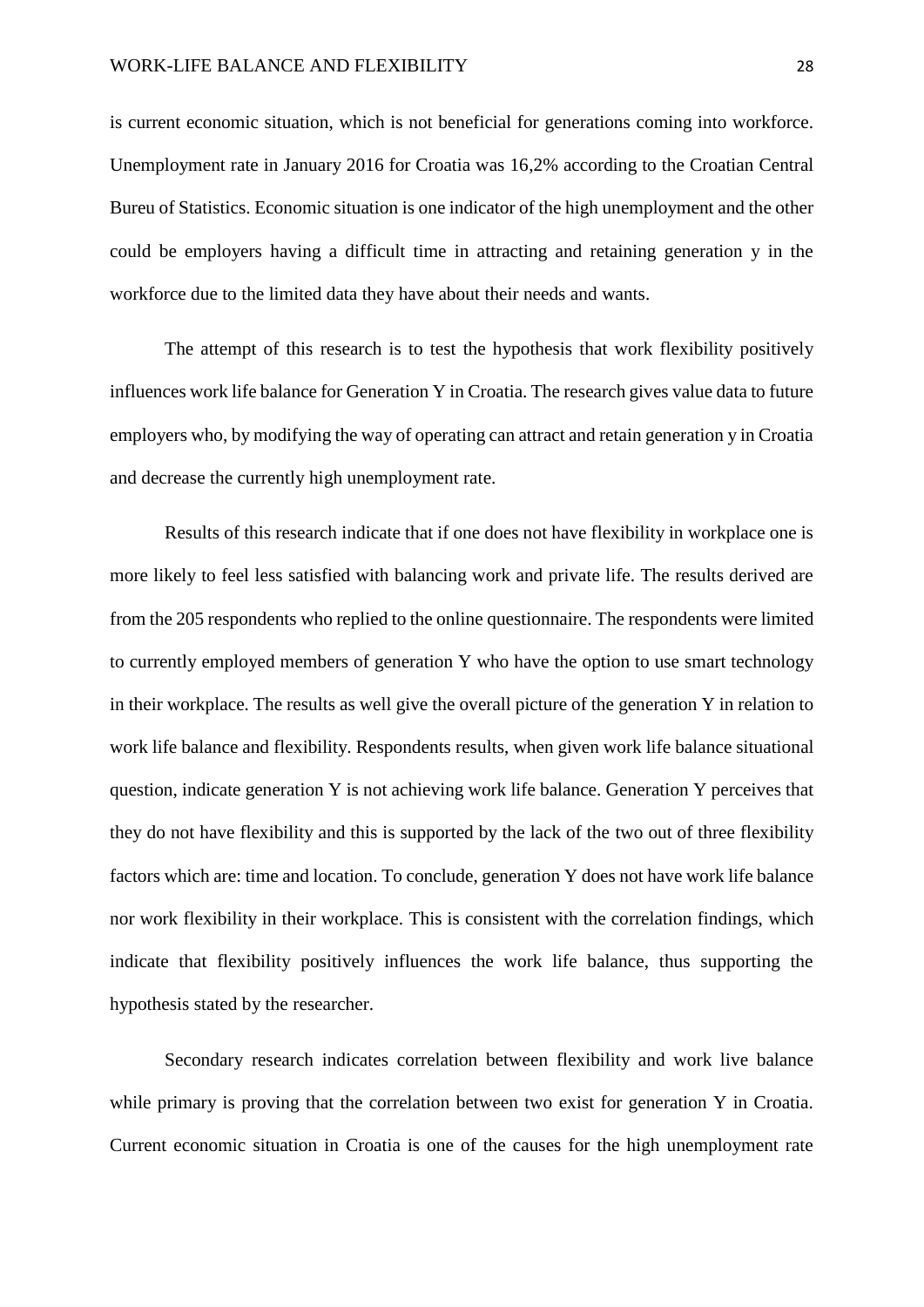generation Y is facing. The other cause, as the results of this research indicate, could be the lack of understanding for generation Y's needs in the workplace, which are work life balance and flexibility.

#### Limitations

<span id="page-29-0"></span>This research has certain implication that should be taken into consideration when analyzing results and reviewing the conclusion of the researcher. The population surveyed is more than 70% of female; this could give the indication that these results are more applicable for the female part of the population. In order to be more confident the sample size should be 50/50 or surveys should be distributed per gender.

Limitation of not taking into consideration the economic factor of the population in interpretation of results exists as well. One could argue that higher economic status has an effect on the work life balance and this research did not reflect on this factor. Furthermore, potentially household differences, number of members within a household, could have the effect on the results as well. Again, one could argue that person in household with more members has more challenge is achieving work life balance.

#### Recommendation

<span id="page-29-1"></span>Generation Y is the future workforce. Employers should be aware of their needs and wants, in order to enhance the employees' satisfaction and productivity. Increase awareness about future trends and future workforce is the key for successfulness of future organizations and building a strong employer brand. Companies should analyze the benefits they currently offer and increase the ones related to work flexibility. In promoting themselves as best employer the focus should be on the work flexibility options, the company offers. By promoting flexible working hours and working from home, the companies will attract and retain generation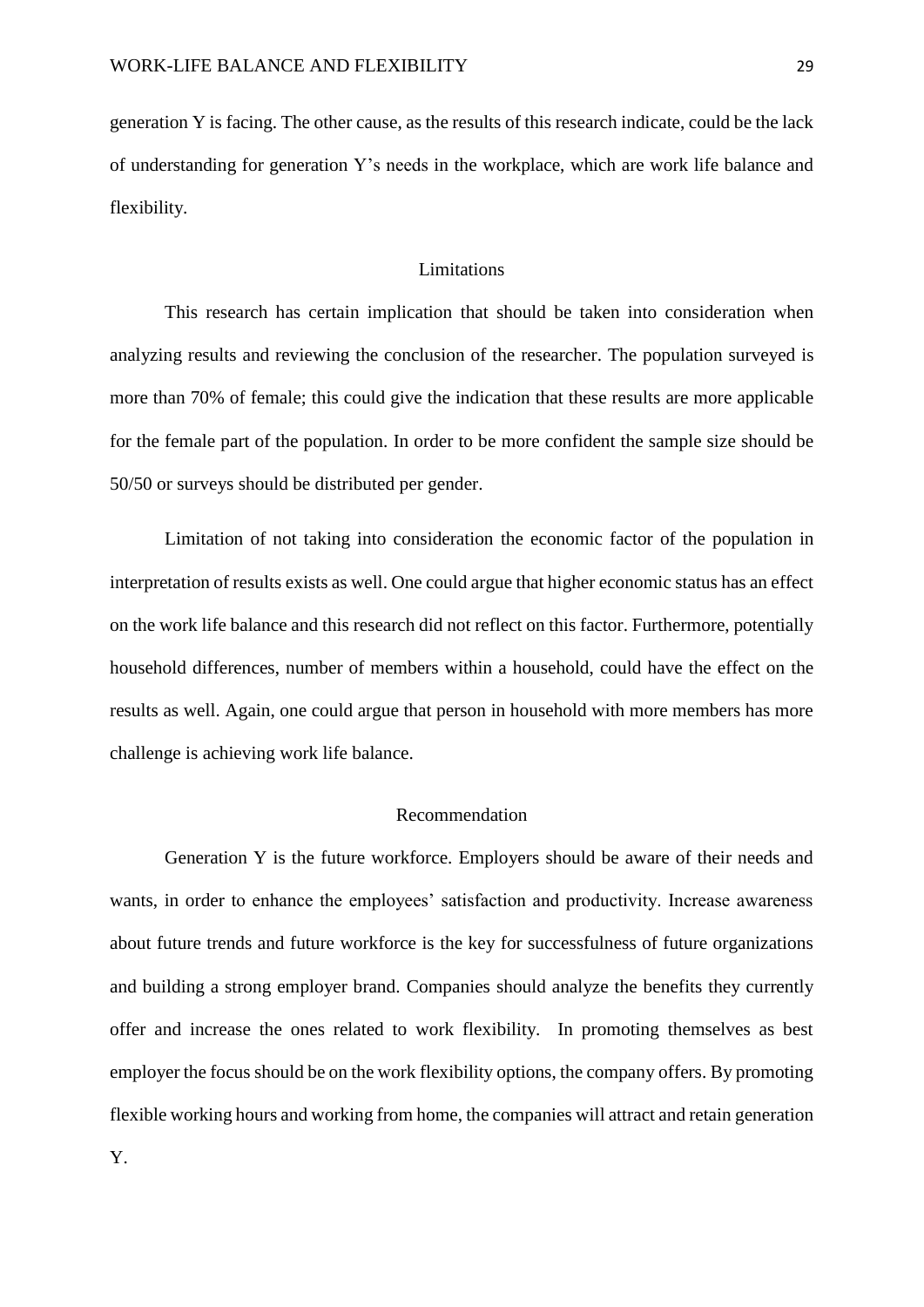Generation Y in Croatia is affected by the external environmental and economic factors. Unemployment rate in Croatia according to Croatian Central Bureau of Statistics in January 2016 was 16%. This fact has the effect on sample size this research considers. This would suggest that results might potentially change due to the working population increase or decrease. The recommendation would be to repeat the research once there is a change in the unemployment rate.

This research should be a cornerstone for a more in depth longitudinal cross-sectional study in order to get more validity of the results over the time. Longitudinal study is recommended in order for researcher to argue that external economic factors are not affecting the results, which now, is not possible.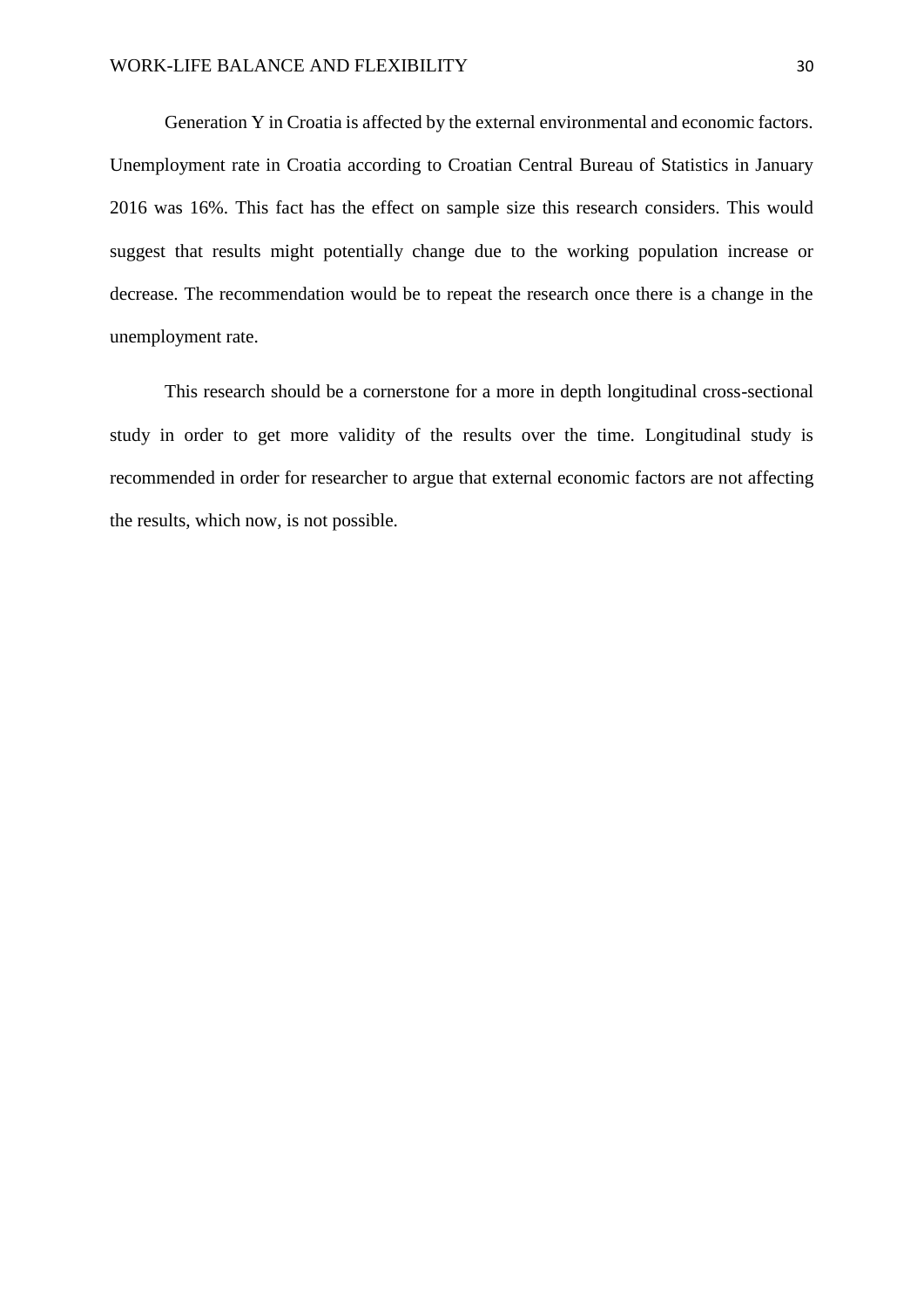#### References

- <span id="page-31-0"></span>Anonymous (2013, July 1). Croatian brain drain of brain circulation. *Euronews.* Retrieved from [http://www.euronews.com/2013/07/01/croatian-brain-drain-or-brain](http://www.euronews.com/2013/07/01/croatian-brain-drain-or-brain-circulation/)[circulation/](http://www.euronews.com/2013/07/01/croatian-brain-drain-or-brain-circulation/)
- Ashgar, K. (2014, January 13). What millennials want in the workplace (and why you should start giving it to them). *Forbes.* Retrieved from [http://www.forbes.com/sites/robasghar/ 2014/01/13/what-millennials-want-in-the](http://www.forbes.com/sites/robasghar/%202014/01/13/what-millennials-want-in-the-workplace-and-why-you-should-start-giving-it-to-them/)[workplace-and-why-you-should-start-giving-it-to-them/](http://www.forbes.com/sites/robasghar/%202014/01/13/what-millennials-want-in-the-workplace-and-why-you-should-start-giving-it-to-them/)
- Ben-Eliyahu, (2014) On Methods: What's the difference between qualitative and quantitative approaches? Retrieved from [http://chronicle.umbmentoring.org/on](http://chronicle.umbmentoring.org/on-methods-whats-the-difference-between-qualitative-and-quantitative-approaches/)[methods-whats-the-difference-between-qualitative-and-quantitative-approaches/](http://chronicle.umbmentoring.org/on-methods-whats-the-difference-between-qualitative-and-quantitative-approaches/)
- Bird, J. (n.d.). Work Life Balance Defined. Retrieved from <http://www.worklifebalance.com/work-life-balance-defined.html>
- Bittman, M., Brown, J. E., & Wajcman, J. (2009). The mobile phone, perpetual contact, and time pressure. *Work, Employment, and Society*, *23*, 673–691. doi:10.1177/0950017009344910
- Boswell, W. R., & Olson-Buchanan, J. B. (2007). The use of communication technologies after hours: The role of work attitudes and work-life conflict. *Journal of Management*, 33, 592–610. doi: 10.1177/0149206307302552
- Bresman, H. (2015). What millennials want from work, charted across the world. *Harvard Business Review.* Retrieved from [https://hbr.org/2015/02/what-millennials-want](https://hbr.org/2015/02/what-millennials-want-from-work-charted-across-the-world)[from-work-charted-across-the-world](https://hbr.org/2015/02/what-millennials-want-from-work-charted-across-the-world)
- Burk, B., Olsen, H., & Messerli, E. (2011). Navigating the generation gap in the workplace from the perspective of generation Y. *Parks & Recreation*, *46*, 35-36. Retrieved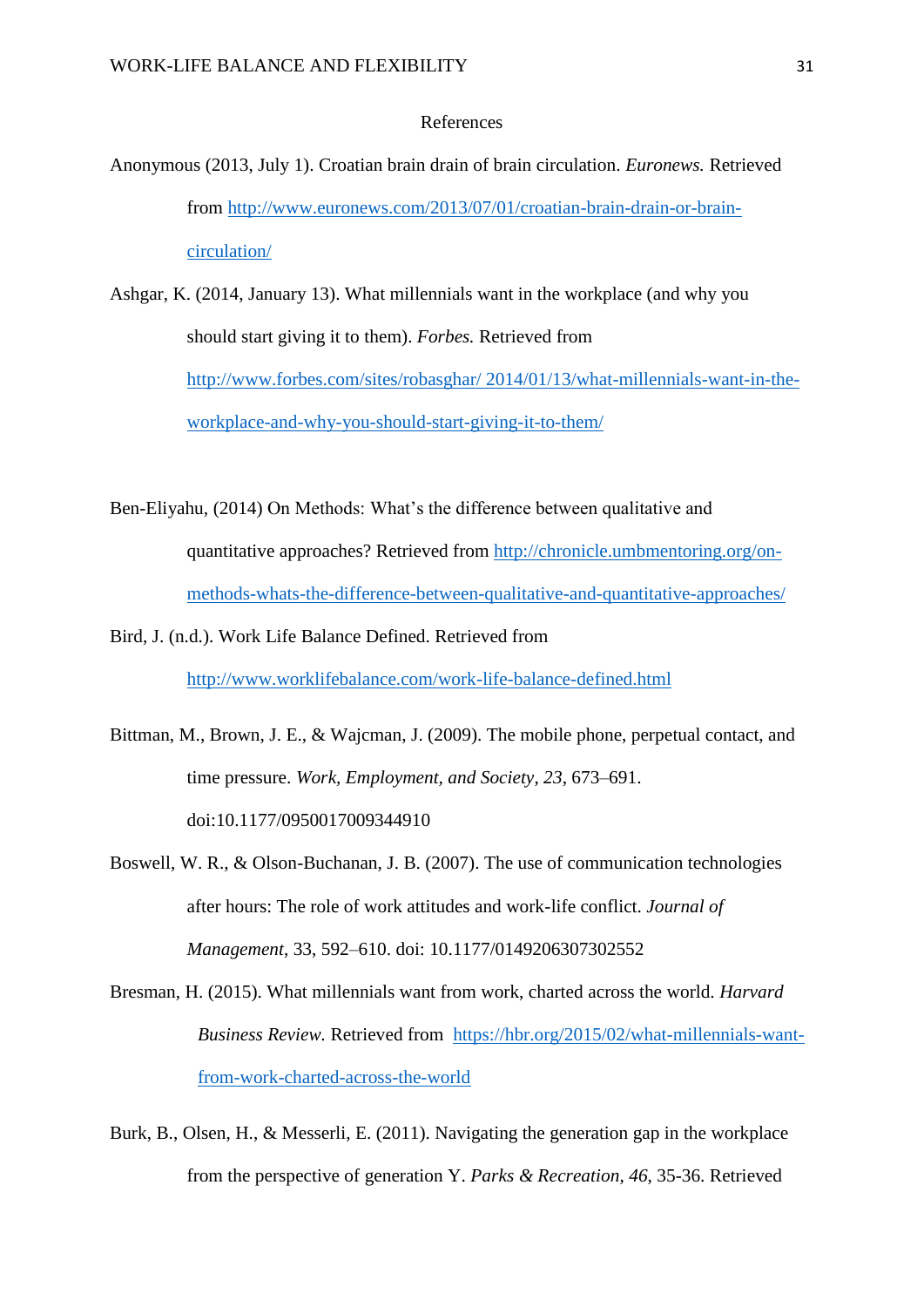from

<http://search.proquest.com.ezproxy.rit.edu/docview/925769076?accountid=108>

- Burrus, D. (2011). *Flash foresight: How to see the invisible and do the impossible.* USA, New Yorkl: HarperCollins
- Camargo, M. R. (2008). A grounded theory study of the relationship between e-mail and burnout. *Information Research: An International Electronic Journal*, *13*(4). Retrieved from

<http://search.proquest.com.ezproxy.rit.edu/docview/61873579?accountid=108>

- Clark, S. (2000). Work-family border theory: A new theory of work-family balance. *Human Relations, 53*(6), 747-770. doi:10.1177/0018726700536001
- Creswell, J. W. (2014). *Research design: Qualitative, quantitative, and mixed methods approaches* (4th ed.). Thousand Oaks, CA, US: Sage Publications, Inc.
- Croatian Bureau of Statistics (2011), Stanovništvo prema starosti i spolu po naseljima, popis 2011. [Population according to age and sex by settlement, inventory 2011 ] Retrieved from

[http://www.dzs.hr/Hrv/censuses/census2011/results/htm/H01\\_01\\_01/H01\\_01\\_01.](http://www.dzs.hr/Hrv/censuses/census2011/results/htm/H01_01_01/H01_01_01.html) [html](http://www.dzs.hr/Hrv/censuses/census2011/results/htm/H01_01_01/H01_01_01.html)

- Croatian Bureau of Statistics. (2016). Prvi Rezultati [First Results]. Retrieved from [http://www.dzs.hr/Hrv/system/first\\_results.htm](http://www.dzs.hr/Hrv/system/first_results.htm)
- Cruz, C. S. (2007). Gen Y: How boomer babies are changing the workplace. *Hawaii Business, 52*(11), 38. Retrieved from

<http://search.proquest.com.ezproxy.rit.edu/docview/212639308?accountid=108>

Devcic, K. (2013, December 4). Generacija u velikim problemima. *Jutarnji List*. Retrieved from [http://www.jutarnji.hr/generacija-y-u-velikim-problemima-iako-su-brojni-i](http://www.jutarnji.hr/generacija-y-u-velikim-problemima-iako-su-brojni-i-obrazovani-izjeda-ih-kriza-i-ugrozena-egzistencija-/1144414/)[obrazovani-izjeda-ih-kriza-i-ugrozena-egzistencija-/1144414/](http://www.jutarnji.hr/generacija-y-u-velikim-problemima-iako-su-brojni-i-obrazovani-izjeda-ih-kriza-i-ugrozena-egzistencija-/1144414/)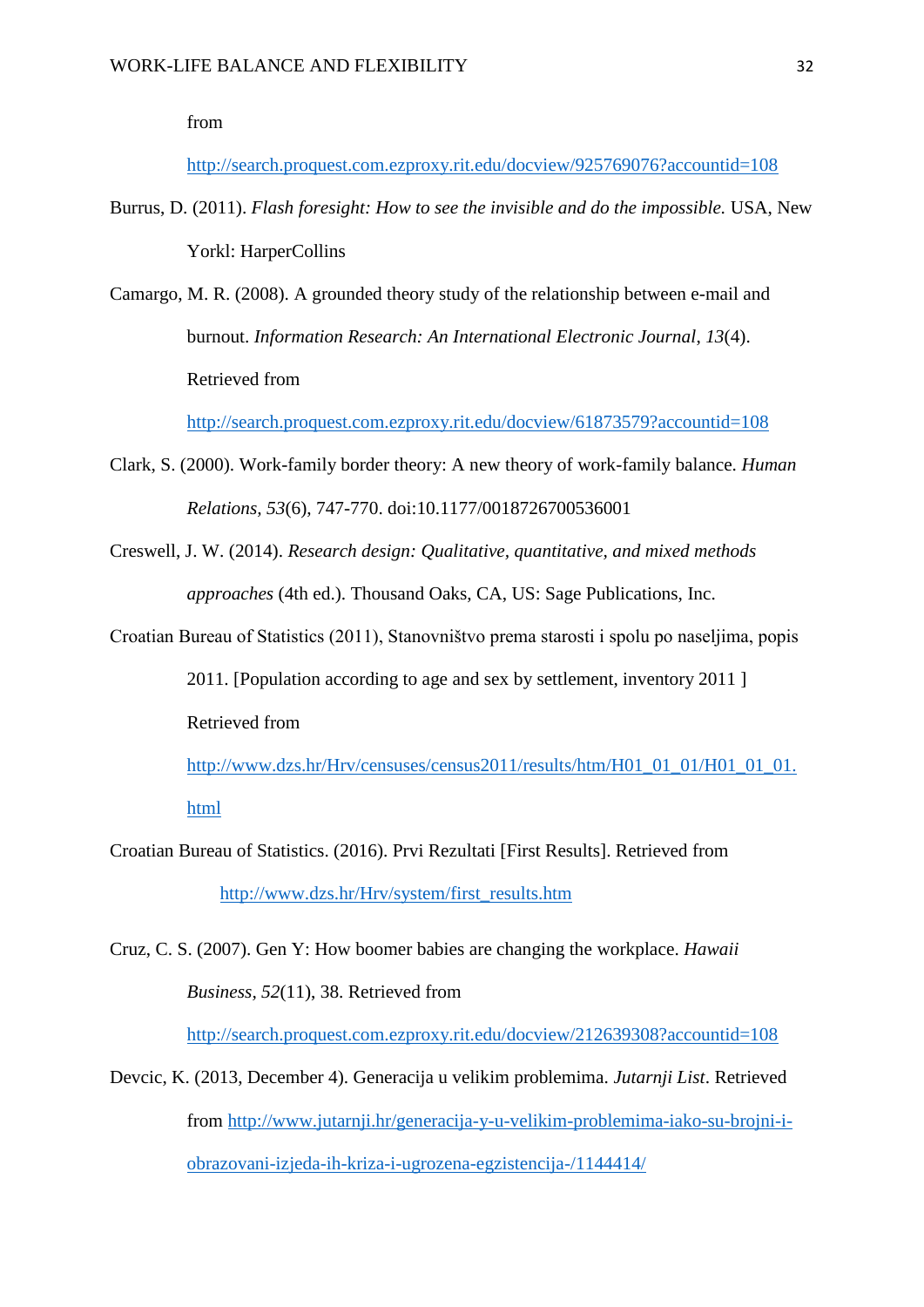- Donnelly, L (n.a) The effect of Smartphones on Work-Life Balance. Retrieved from http://www.academia.edu/2074574/The effect of Smartphones on work life bal [ance](http://www.academia.edu/2074574/The_effect_of_Smartphones_on_work_life_balance)
- Eisner, S. P. (2005). Managing generation Y. *S.A.M. Advanced Management Journal, 70*(4), 4-15. Retrieved from

<http://search.proquest.com.ezproxy.rit.edu/docview/231242493?accountid=108>

- Erickson, T. J., Alsop, R., Nicholson, P., & Miller, J. (2009). Gen Y in the workforce. *Harvard Business Review*, 87(2), 43-49. Retrieved from <https://hbr.org/2009/02/gen-y-in-the-workforce-2>
- Flexibility (n.d.). In Business Dictionary. Retrieved from

<http://www.businessdictionary.com/definition/flexible-work.html>

Frost. J. (2013) Regression Analysis: How Do I Interpret R-squared and Assess the Goodness-of-Fit? Retrieved from [http://blog.minitab.com/blog/adventures-in](http://blog.minitab.com/blog/adventures-in-statistics/regression-analysis-how-do-i-interpret-r-squared-and-assess-the-goodness-of-fit)[statistics/regression-analysis-how-do-i-interpret-r-squared-and-assess-the](http://blog.minitab.com/blog/adventures-in-statistics/regression-analysis-how-do-i-interpret-r-squared-and-assess-the-goodness-of-fit)[goodness-of-fit](http://blog.minitab.com/blog/adventures-in-statistics/regression-analysis-how-do-i-interpret-r-squared-and-assess-the-goodness-of-fit)

Generation Y. (n.d.). In *Merriam-Webster's online dictionary.* Retrieved from <http://www.merriam-webster.com/dictionary/generation%20y>

Generation Y. (n.d.). In *Oxford Dictionaries online*. Retrieved from <http://www.oxforddictionaries.com/definition/english/Generation-Y>

- Harvard Business Publishing. (2008, July 5). Managing generation Y. [video] Retrieved from<https://hbr.org/2008/05/managing-generation-y>
- Hill, E. J., Erickson, J. J., Holmes, E. K., & Ferris, M. (2010). Workplace flexibility, work hours, and work-life conflict: Finding an extra day or two. *Journal of Family Psychology*, 24(3), 349-358. doi:10.1037/a0019282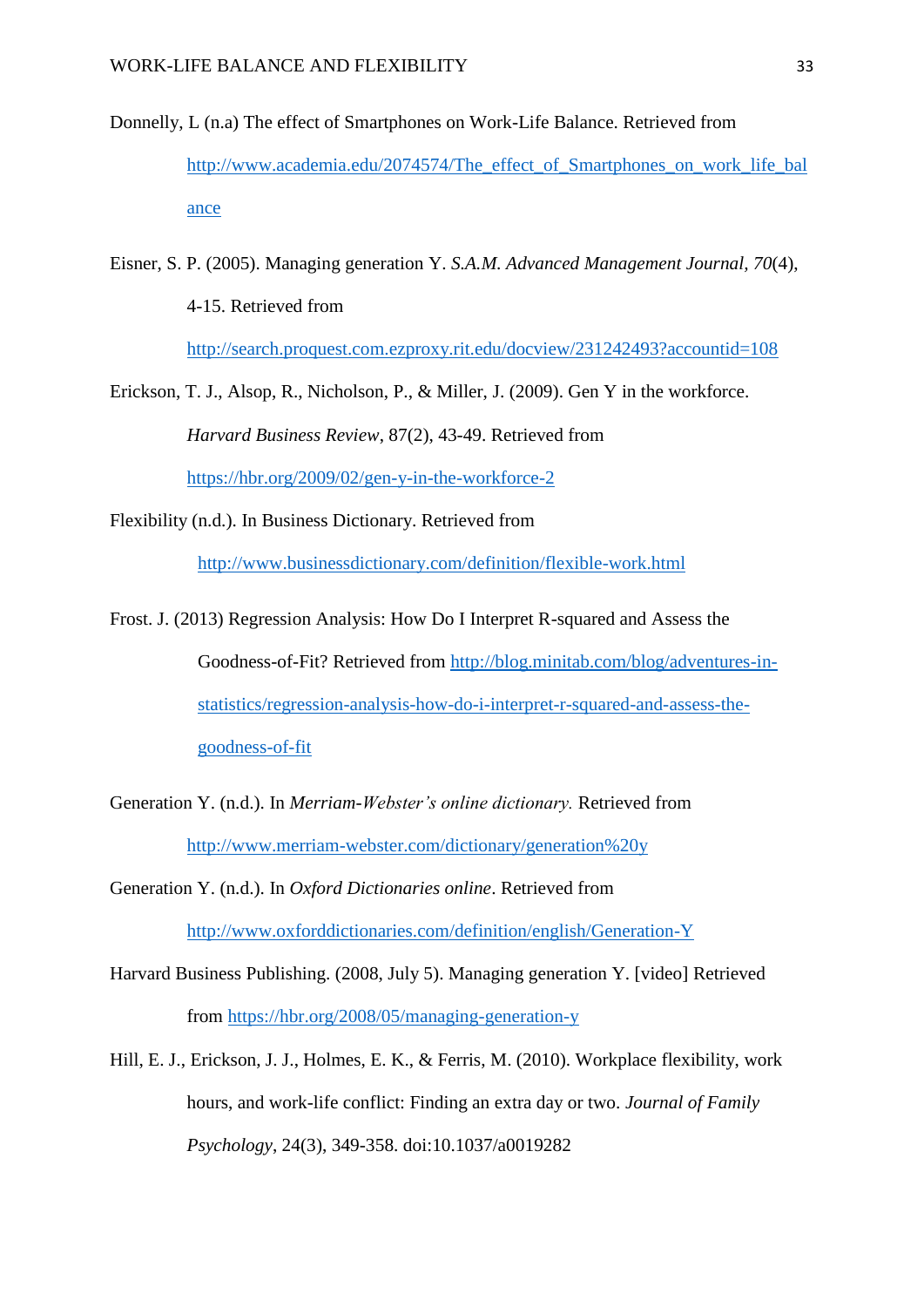- Hoffman, M., & Cowan, R. (2007). The flexible organization: How contemporary employees construct the work/life border. *Qualitative Research Reports in Communication, 8*(1), 37-44. doi:10.1080/17459430701617895
- Ingham, E. (2015, February 3). To keep hold of top talent, managers must learn how to look after generation Y. *Forbes.* Retrieved from [http://www.forbes.com/sites/edmundingham /2015/03/02/to-keep-hold-of-top-](http://www.forbes.com/sites/edmundingham%20/2015/03/02/to-keep-hold-of-top-talent-managers-must-learn-how-to-look-after-generation-y/)

[talent-managers-must-learn-how-to-look-after-generation-y/](http://www.forbes.com/sites/edmundingham%20/2015/03/02/to-keep-hold-of-top-talent-managers-must-learn-how-to-look-after-generation-y/)

Johnston, B. (2016). Increasing Survey Response Rates. *SurveyGizmo.* Retrieved from <https://www.surveygizmo.com/survey-blog/increasing-survey-response-rates/>

Lilek. M. (2011). Hrvatska nema više 7, nego 20 posto visokoobrazovanih [Croatia does not have 7, but 20 highly educated]. *Vjesnik*. Retrieved from [http://www.poduzetnistvo.org/news/hrvatska-nema-vise-7-nego-20-posto](http://www.poduzetnistvo.org/news/hrvatska-nema-vise-7-nego-20-posto-visokoobrazovanih)[visokoobrazovanih](http://www.poduzetnistvo.org/news/hrvatska-nema-vise-7-nego-20-posto-visokoobrazovanih)

- Liu, W., Pasman, G., Taal-Fokker, J., & Stappers, P. (2014). Exploring 'Generation Y' interaction qualities at home and at work. *Cognition, Technology & Work*, 16(3), 405-415. doi:10.1007/s10111-013-0269-4
- Masunaga, S. (2015). Millennials want more flexibility in workplace schedule, survey says. *Los Angeles Times.* Retrieved from [http://www.latimes.com/business/la-fi](http://www.latimes.com/business/la-fi-millennial-work-life-20150528-story.html)[millennial-work-life-20150528-story.html](http://www.latimes.com/business/la-fi-millennial-work-life-20150528-story.html)
- Melmed, F. (2015). The difference between white and blue-collar employee wellbeing. *Virgin.* Retrieved from [http://www.virgin.com/disruptors/the-difference](http://www.virgin.com/disruptors/the-difference-between-white-and-blue-collar-employee-wellbeing)[between-white-and-blue-collar-employee-wellbeing](http://www.virgin.com/disruptors/the-difference-between-white-and-blue-collar-employee-wellbeing)
- Nam, T (2013). Technology Use and Work-Life Balance. *Applied Research in Quality of Life 9*(4). doi:10.1007/s11482-013-9283-1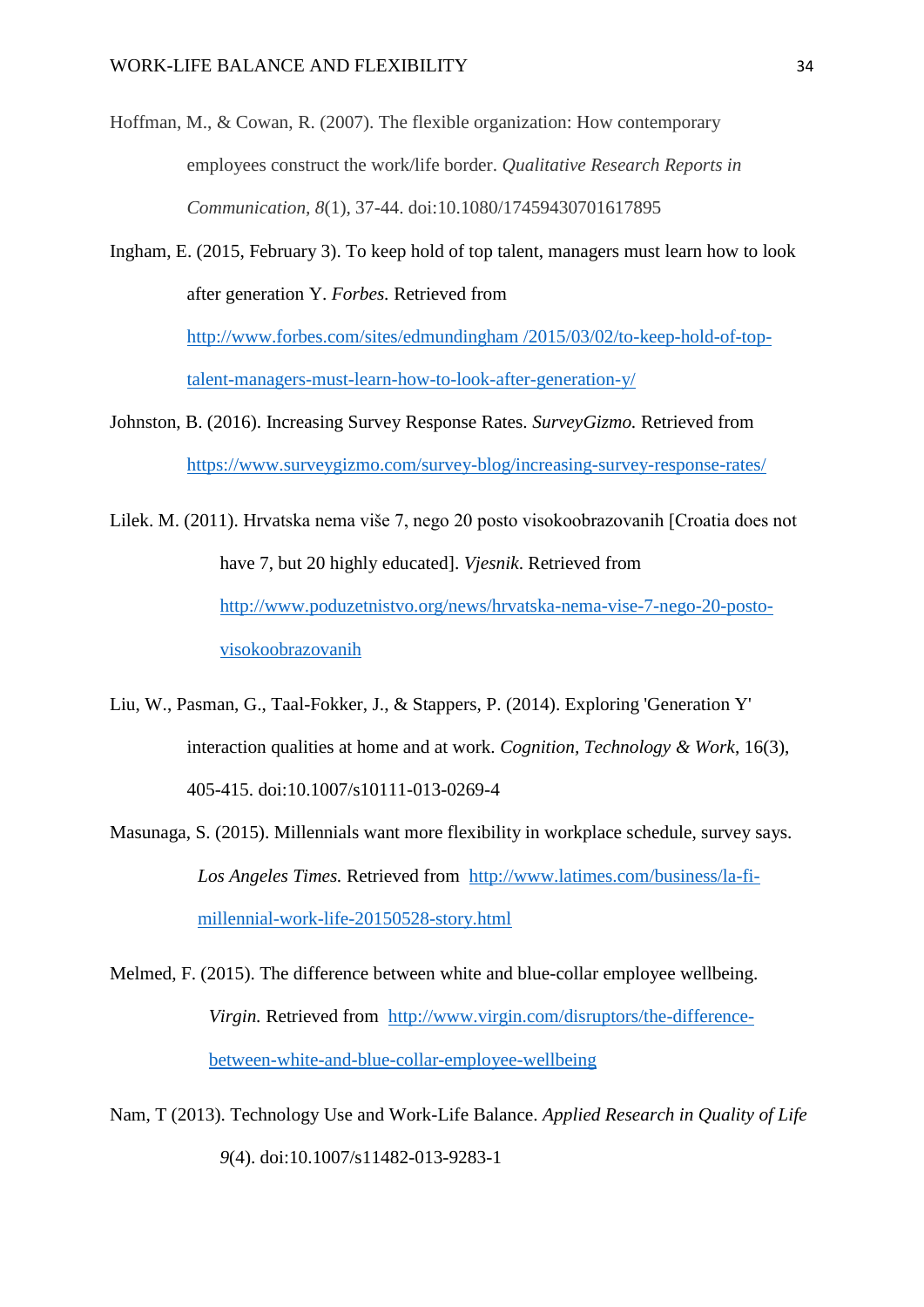Nambiyar, S. (2014). Aspirations of Gen-Y towards Quality of Work Life. *International Journal of Multidisciplinary Approach & Studies*, *1*(4), 328-340. Retrieved from [http://www.academia.edu/8120150/Aspirations\\_of\\_Gen-](http://www.academia.edu/8120150/Aspirations_of_Gen-Y_towards_Quality_of_Work_Life)

[Y\\_towards\\_Quality\\_of\\_Work\\_Life](http://www.academia.edu/8120150/Aspirations_of_Gen-Y_towards_Quality_of_Work_Life)

- Ng, E. W., Schweitzer, L., & Lyons, S. T. (2010). New generation, great expectations: A field study of the millennial generation. *Journal of Business and Psychology*, *25*(2), 281- 292. doi:10.1007/s10869-010-9159-4
- PricewaterhouseCoopers International Limited. (2013). Millennials at work Reshaping the workplace. Retrieved from

[https://www.pwc.com/en\\_M1/m1/services/consulting/documents/millennials-at](https://www.pwc.com/en_M1/m1/services/consulting/documents/millennials-at-work.pdf)[work.pdf](https://www.pwc.com/en_M1/m1/services/consulting/documents/millennials-at-work.pdf)

Question Bank. (n.d.) *In Survey Monkey*. Retrieved from

[http://help.surveymonkey.com/articles/en\\_US/kb/What-is-Question-Bank](http://help.surveymonkey.com/articles/en_US/kb/What-is-Question-Bank)

- Schulte, B. (2015). Millennials want a work-life balance. Their bosses just don't get why. Retrieved from https://www.washingtonpost.com/local/millennials-want-a-worklife-balance-their-bosses-just-dont-get-why/2015/05/05/1859369e-f376-11e4-84a6- 6d7c67c50db0\_story.html
- Taylor K. (2013, August 23). Why millennials are ending the 9 to 5. *Forbes.* Retrieved from [http://www.forbes.com/sites/katetaylor/ 2013/08/23/why-millennials-are-ending](http://www.forbes.com/sites/katetaylor/%202013/08/23/why-millennials-are-ending-the-9-to-5/)the-9-to- $5/$
- Work life balance. (n.d.). In *Business dictionary.* Retrieved from <http://www.businessdictionary.com/definition/work-life-balance.html>
- Work life balance. (n.d.). In *Cambridge dictionary.* Retrieved from <http://dictionary.cambridge.org/dictionary/english/work-life-balance>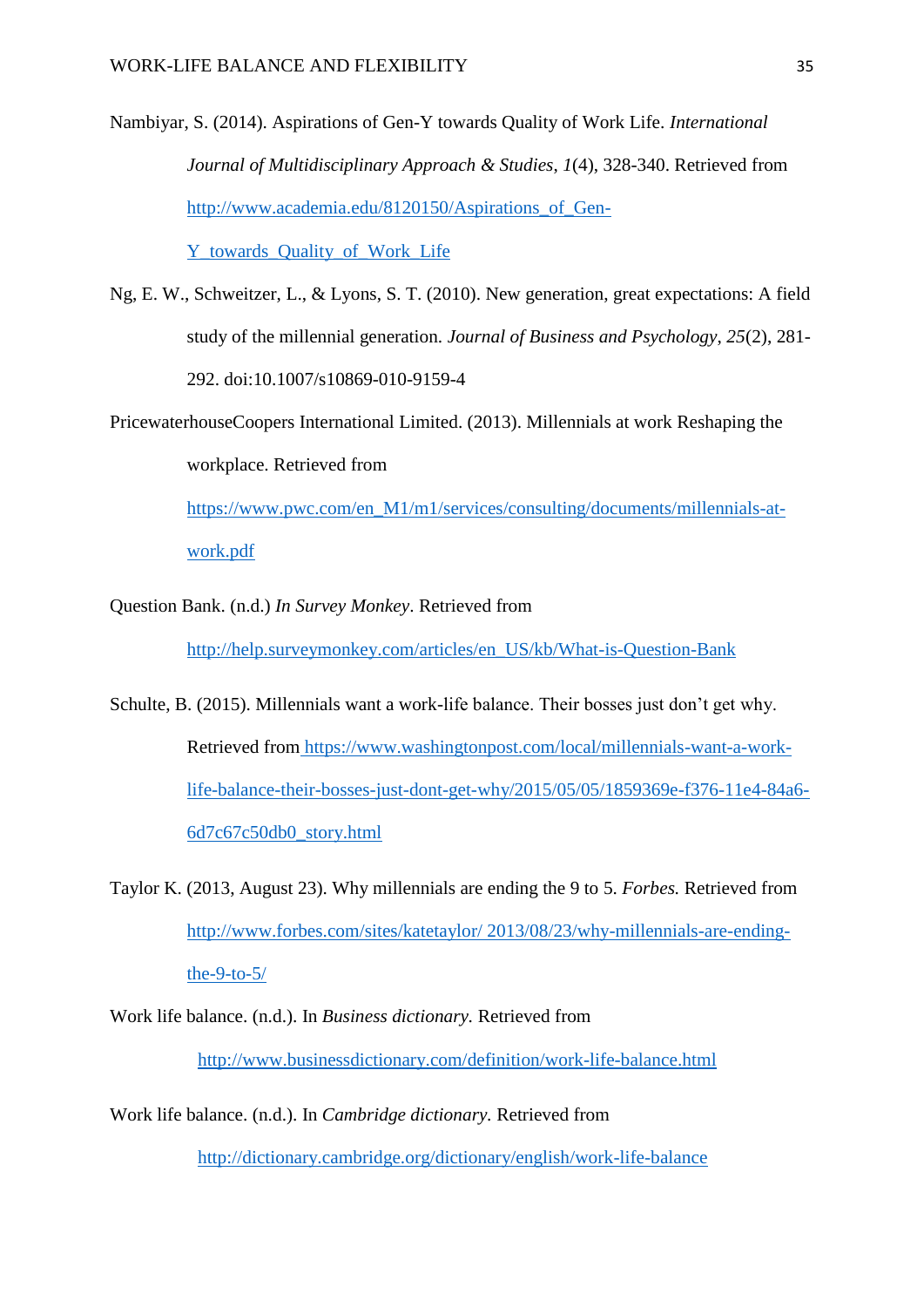Yun, H., Kettinger, W. J., & Lee, C. C. (2012). A new open door: the smartphone's impact on work-to-life conflict, stress, and resistance. *International Journal of Electronic Commerce*, 16(4), 121-152. doi.10.2753/JEC1086-4415160405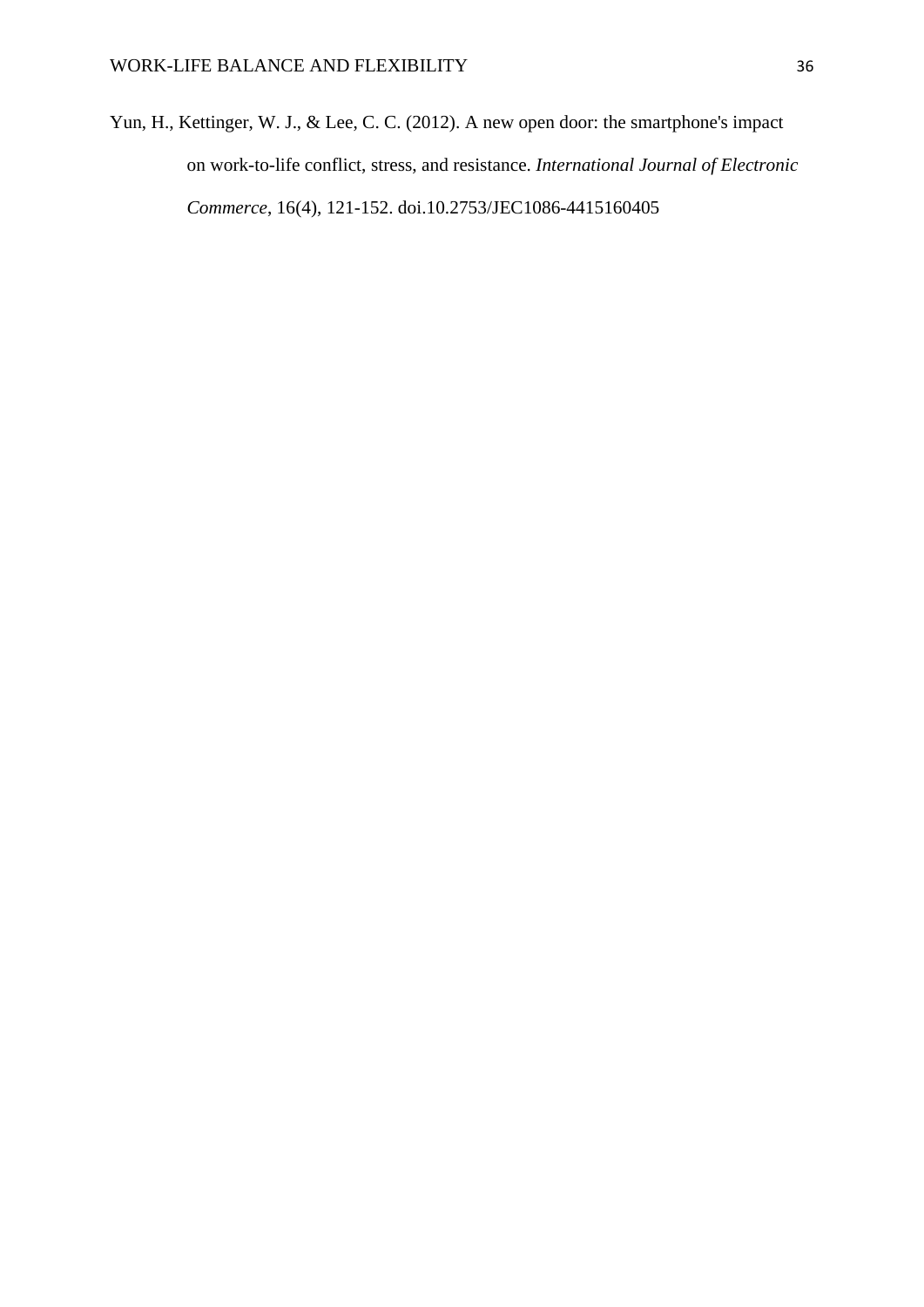#### Appendix A

#### Flexibility & Work Life Balance

1. What is your age?

18 to 24

25 to 34

- 35 to 44
- 45 to 54

55 to 64

65 to 74

75 or older

2. What is your gender?

Female

Male

3. What is the highest level of education you have completed?

Graduated from high school

Graduated from college or higher

4. Which of the following categories best describes your employment status?

Employed, working full-time

Employed, working part-time

Not employed, looking for work

Not employed, NOT looking for work

Retired

Disabled, not able to work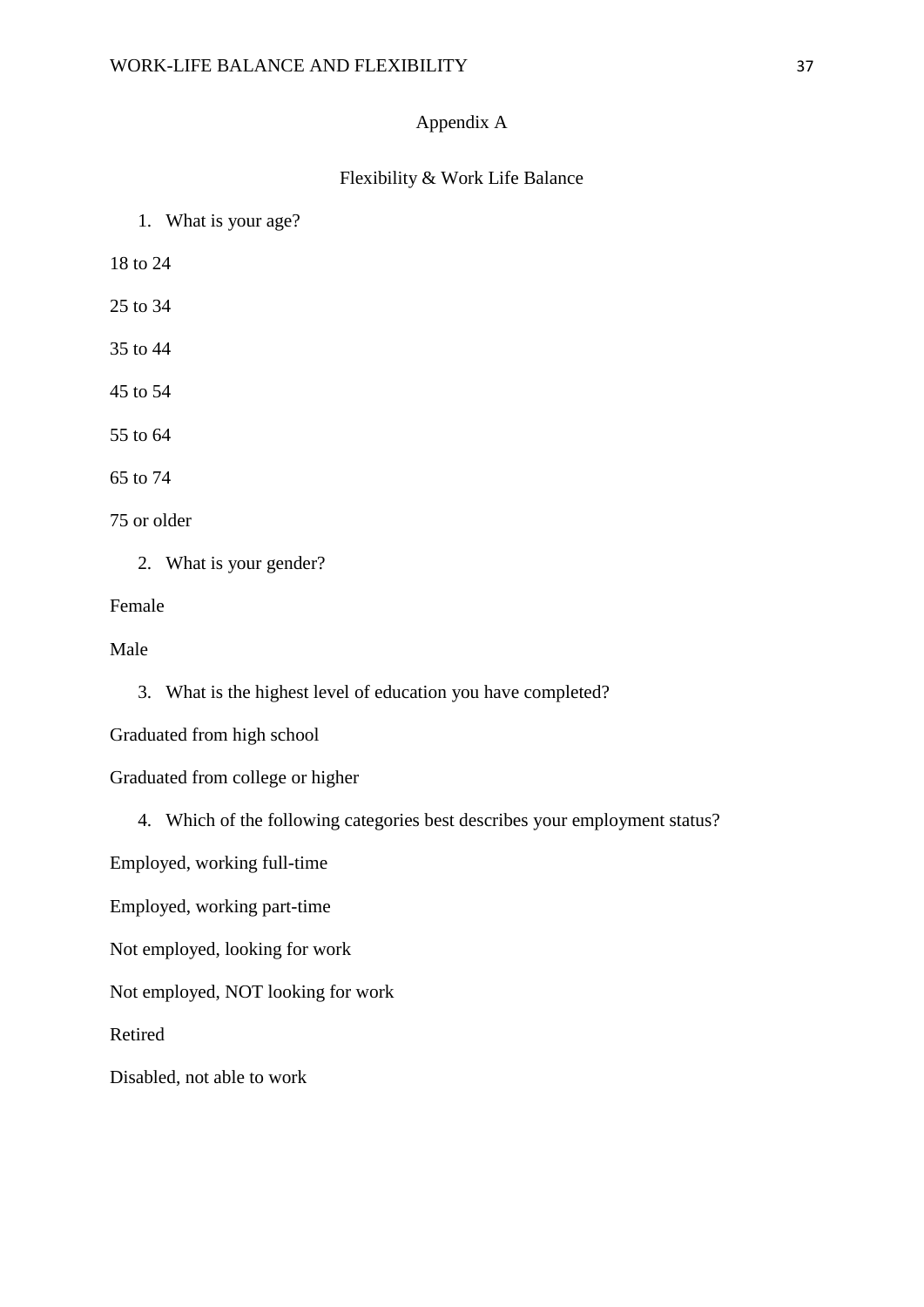5. How difficult was it for you to balance your work life and personal life while

working?

Extremely difficult

Very difficult

Moderately difficult

Slightly difficult

Not at all difficult

6. How successful do you feel in balancing your work and personal/family life balance?

Extremely successful

Very successful

Moderately successful

Slightly successful

Not successful

7. How often do you feel drained when you get home due to pressure and stress at work?

Extremely often

Very often

Moderately often

Slightly often

Not at all often

8. How much flexibility you have in organizing your daily tasks?

A great deal

A lot

A moderate amount

A little

None at all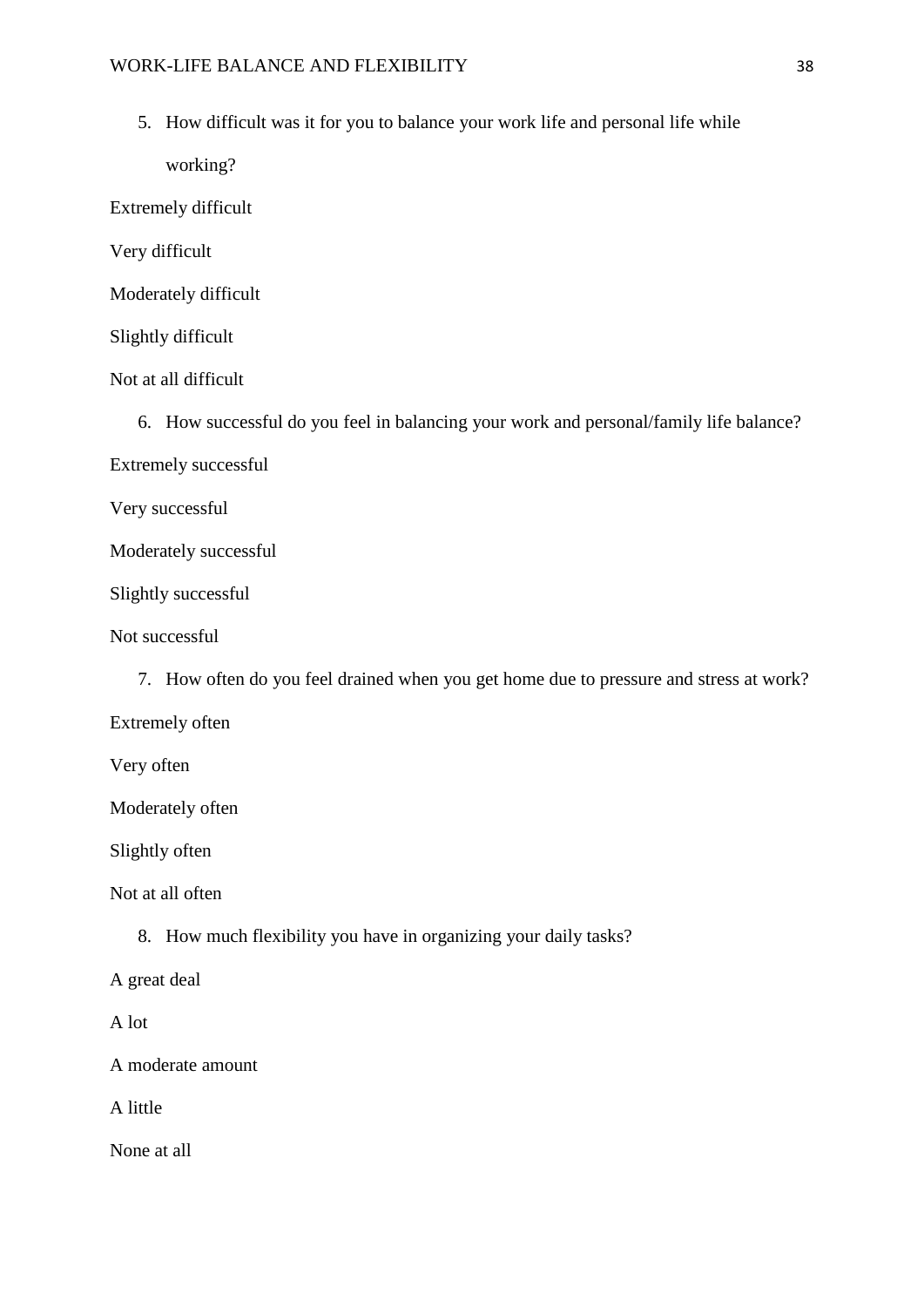9. Which of the following work support/flexibility programs have you participated in at your organization in the last 3 years? (Select all that apply.)

Part-time schedules

Reduced schedules (e.g. ability to leave workplace early)

Telecommuting/Work from home

Job sharing programs

Leaves of absence / sabbaticals

Maternity leave

Paternity leave

Extended maternity policies

Extended paternity policies

Program to smooth transition before, during and after maternity leave

In-house or subsidized external childcare facilities

Company-sponsored peer networking group for parents

Services for sick children (e.g., onsite clinic)

None of the above

10. I am satisfied with the workplace flexibility offered by my organization.

Strongly Disagree

Disagree

Neutral/Neither agree nor disagree

Agree

Strongly Agree